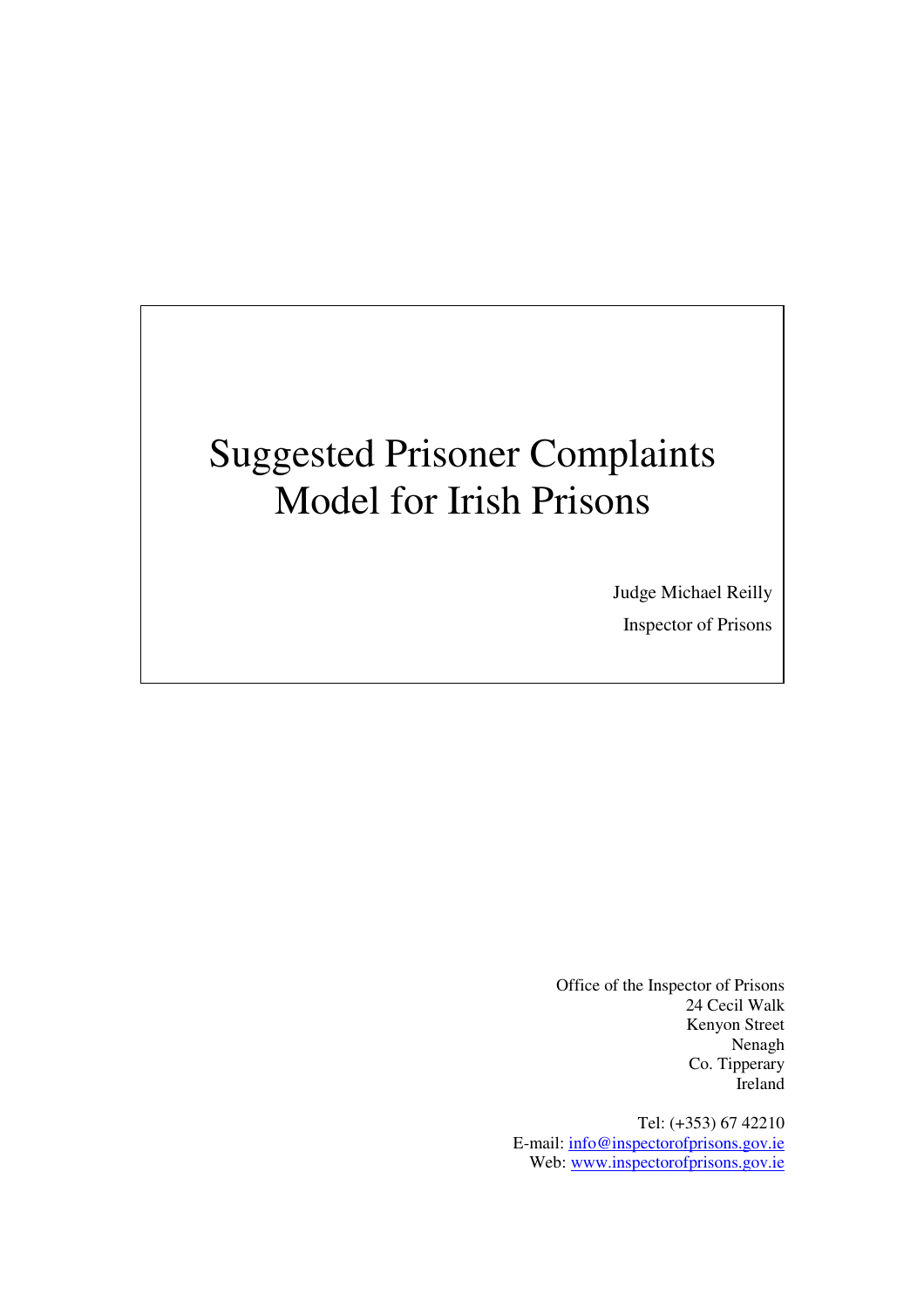# **Suggested Prisoner Complaints Model for Irish Prisons by the Inspector of Prisons Judge Michael Reilly**

Presented to the Minister for Justice and Equality pursuant to Part 5 of the Prisons Act 2007.

Judge Michael Reilly Inspector of Prisons

 $26<sup>th</sup>$  March 2012

**© Inspector of Prisons 2012**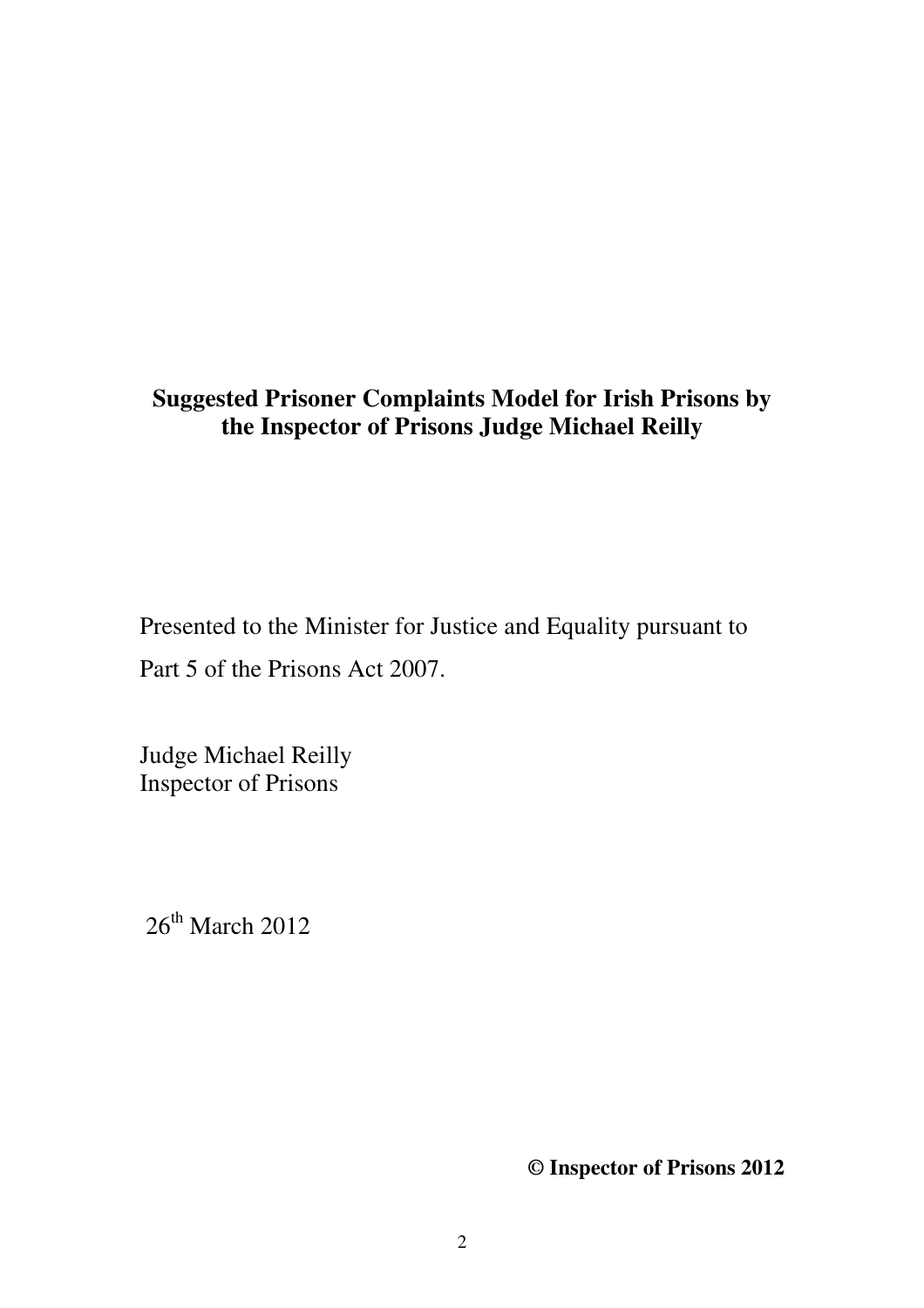# **Contents**

| <b>Chapter 1</b>                                 |    |
|--------------------------------------------------|----|
| Introduction                                     | 4  |
| <b>Chapter 2</b>                                 |    |
| The Importance of a Good Complaints System       | 11 |
| <b>Chapter 3</b>                                 |    |
| Essential Elements of a Good Complaints System   | 13 |
| <b>Chapter 4</b>                                 |    |
| Research                                         | 18 |
| <b>Chapter 5</b>                                 |    |
| Independent Element of Proposed Complaints Model | 21 |
| <b>Chapter 6</b>                                 |    |
| Types of Complaints Logged in a 12 Month Period  | 24 |
| <b>Chapter 7</b>                                 |    |
| Categorising of Complaints and Other Issues      | 25 |
| <b>Chapter 8</b>                                 |    |
| <b>Suggested Prisoner Complaints Model</b>       | 31 |
| <b>Chapter 9</b>                                 |    |
| <b>Resource Implications</b>                     | 42 |
| <b>Appendix A</b>                                | 43 |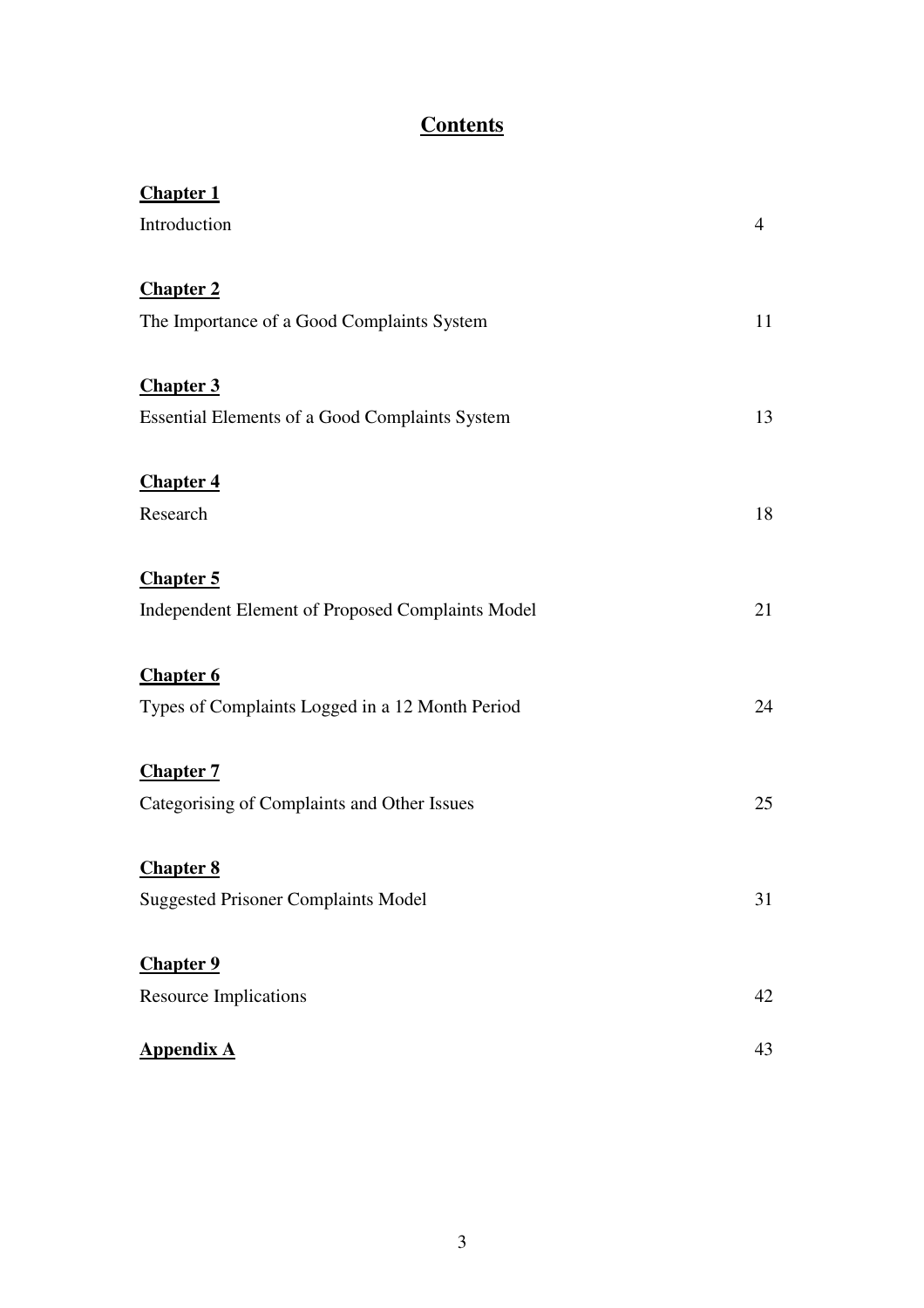# **Introduction**

- 1.1 I have been asked by the Minister for Justice and Equality (hereinafter referred to as 'The Minister') to advise on a prisoner complaints model that could be introduced in Ireland that would meet the criteria of best international practice, would be viewed as fair and transparent and would attract public confidence.
- 1.2 I believe it is necessary to begin by setting out some general considerations and matters of broad principle:-
	- (a) This Report deals with the system for handling prisoner **complaints.** It is important to stress that this should not be confused with the much broader issue of prisoner **grievances.** It is, unfortunately, the case that many genuine grievances and sometimes quite serious prisoner grievances will never become the subject of complaint. This is down to the fact that:-
		- (i) Some detainees, in a prison setting, tend to be much more vulnerable and open to abuse than others (due to factors such as age, sexual orientation, racial origin etc.).
		- (ii) It is also the case that some abusing prisoners are much less likely than others to be the subject of a complaint (due to factors such as known and feared propensity towards violence, the fact that they may belong to or have the support of an intimidating prisoner 'clique' etc.).
		- (iii) Where the abuser happens to be a member of staff the victim may be reluctant to complain because of possible longer-term repercussions.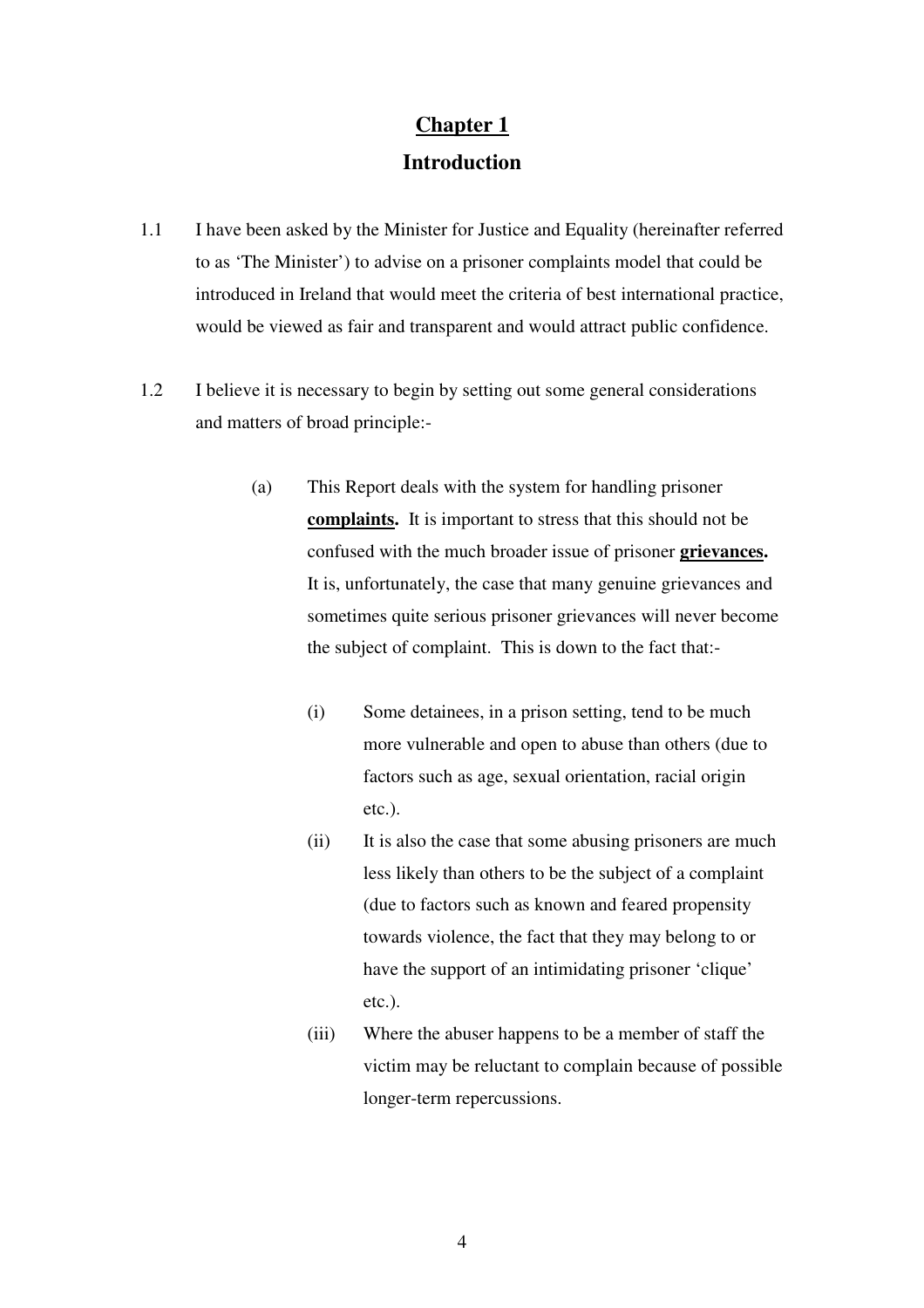There is an absolute duty on Prison Management to be alert at all times to risks of the kind just described and to take the action necessary to eliminate or, at the very minimum, minimise the emergence of such risks. **It is not, in other words, at all satisfactory in the context of addressing the issue of prisoner abuse/grievance, to rely on the fact that there is an effective complaints system in place.** 

- (b) Some of the matters that may (or may not) become the subject of complaint will be criminal in nature (e.g. violent assault, sexual abuse etc). It is of the utmost importance that all such matters are referred immediately to An Garda Síochána for investigation. It is equally important, however, that this should not automatically bring disciplinary enquiries to an end and it certainly cannot be allowed to deter Prison Management from taking what they judge to be appropriate actions designed to ensure protection of the complainant. A prisoner like any other person suspected of criminal activity (e.g. assaulting a fellow prisoner) is entitled to avail himself of the safeguards that exist to ensure that persons suspected of criminal activity enjoy the presumption of innocence. This does not mean, however, that protective measures taken by Prison Managers must be put on hold. It certainly does not mean that where the alleged perpetrator happens to be a member of staff, he/she must be free to refuse to answer questions or cooperate with an enquiry being conducted in a disciplinary context. This matter has been addressed effectively in the case of An Garda Síochána in the **Garda Síochána Act 2005** and the **Garda Síochána (Discipline) Regulations 2007**. The same legal regime should apply in the case of Prison Staff.
- (c) It is of the utmost importance that a prisoner complaints system should have within it the degree of independence necessary to win wide spread confidence including, in particular, the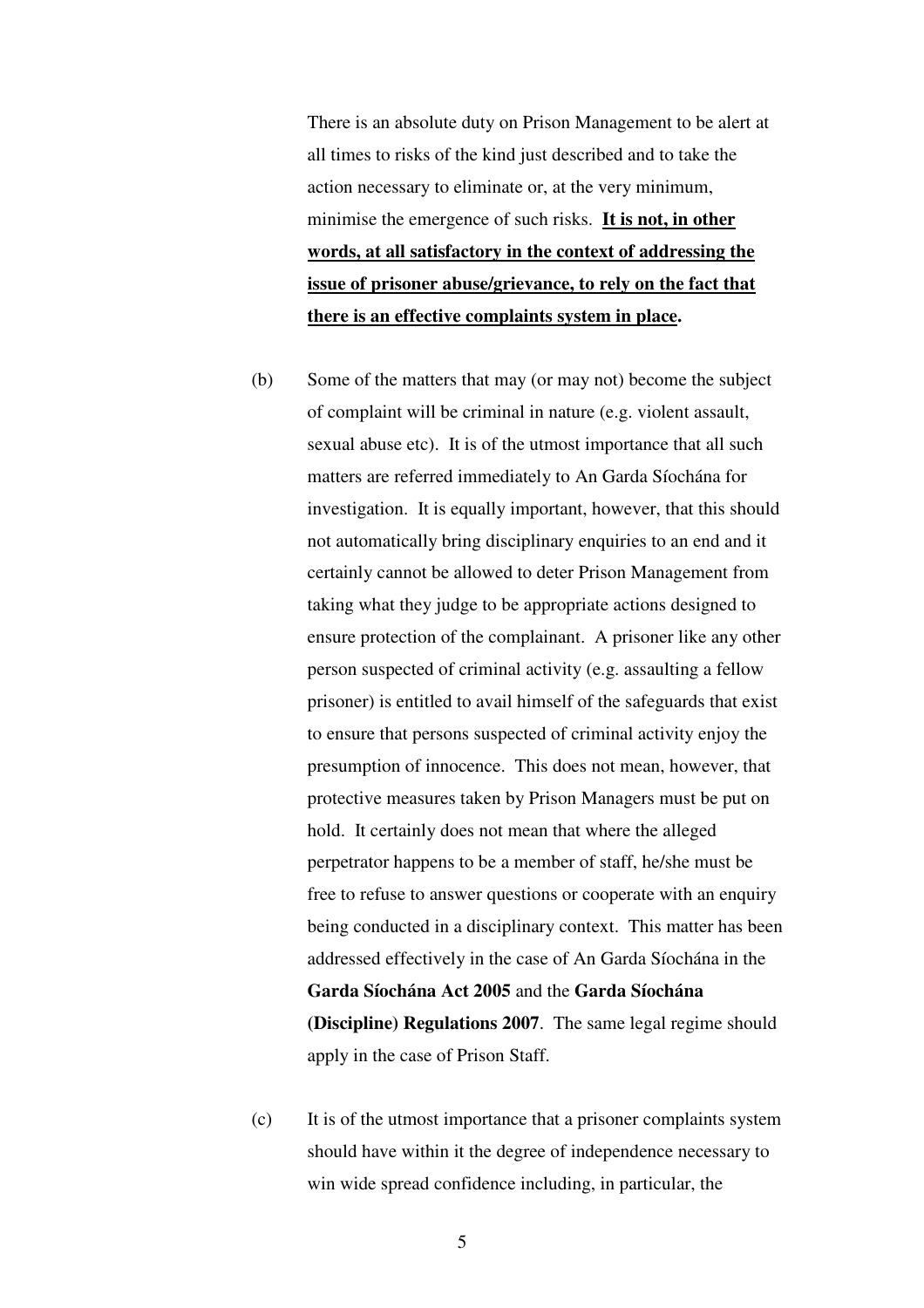confidence of prisoners. This does not mean that the investigation of each and every complaint, many of which have to do with practical day to day matters, must immediately be referred for investigation to an independent agency. The great bulk of complaints can and should be investigated and resolved at local level by prison managers. There is no case, in my view, for establishing what would be an expensive mechanism to deal with matters that can be addressed just as effectively by ensuring that prison managers do the job for which they are remunerated.

That said it is also necessary, of course, to recognise that, where the alleged wrongdoer is a member of staff, the more serious the complaint the greater the temptation/pressure is to 'go easy' because of the potential implications for the staff member concerned. In this situation, the very minimum that is required is that the complaints mechanism should be independently supervised and my recommendations reflect this principle.

(d) The introduction of a new prisoner complaints mechanism based around the recommendations put forward in this Report should not mean that other avenues of complaint currently open to prisoners would be set aside. It is essential that prisoners should still be free to complain to persons or bodies such as the Minister, the Director General of the Irish Prison Service (hereinafter referred to as the 'Director General'), a Public Representative, the Irish Human Rights Commission, the Visiting Committee, directly to the Committee for the Prevention of Torture and Inhumane or Degrading Treatment or Punishment in Strasbourg (hereinafter referred to as the 'CPT') or others should they so wish. In all probability such complaints would be referred to the Director General in order that an investigation could be initiated. It is to be expected that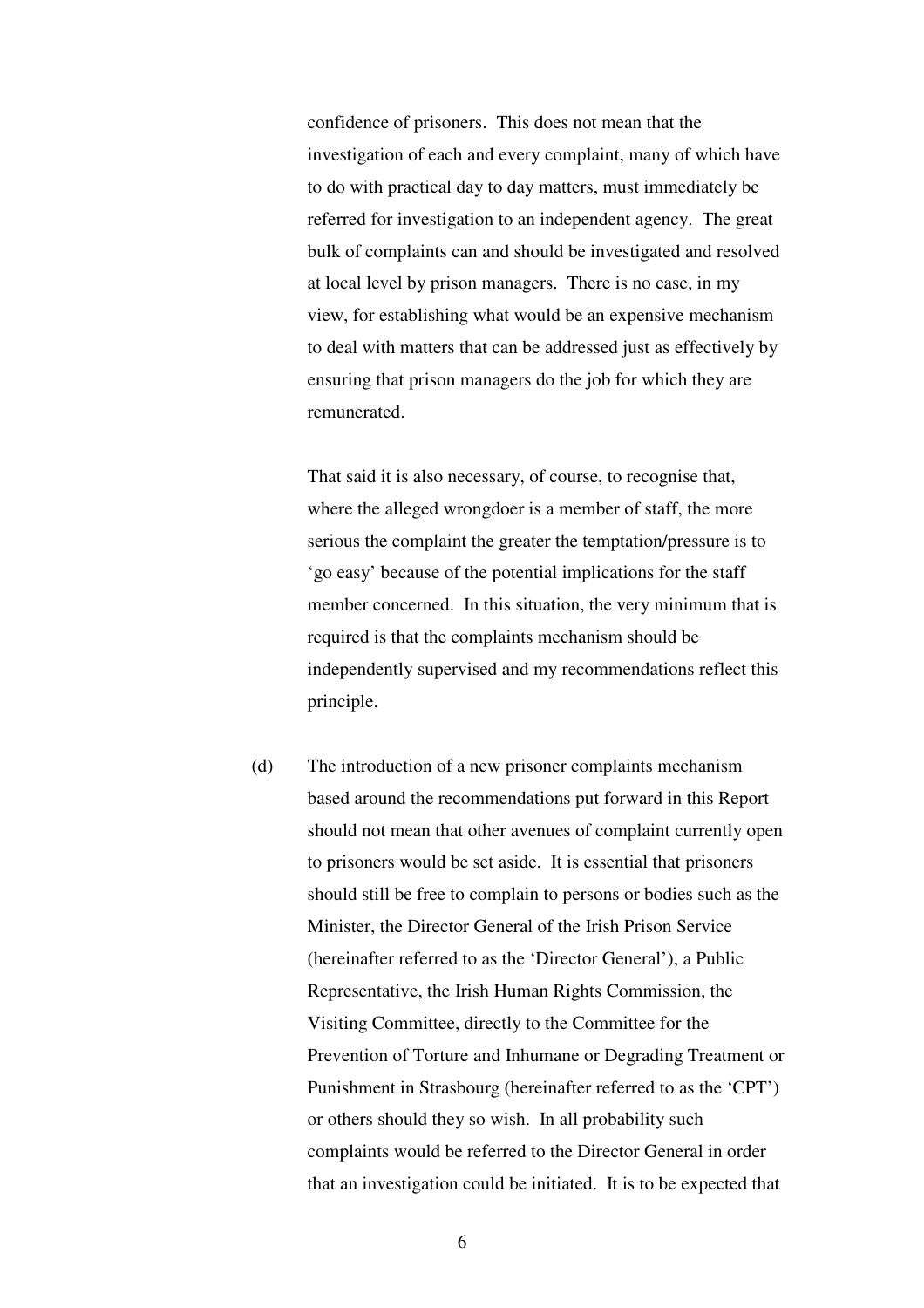the Director General would have these complaints investigated through the mechanism emerging from the contents of this Report but there could be cases (e.g. where a serious complaint was made against a Prison Governor) where the Director General might deem it appropriate to follow a different course, in the interest of fairness and openness. All prisoners should be aware of the avenues of complaint that are open to them. Those who lodge complaints (through whatever channel) should be aware of the arrangements through which the complaint will be investigated.

- (e) While I am aware that 'whistleblowing' legislation is in the process of being prepared it is in everyone's interest that the Irish Prison Service operates to the highest possible standards and that those who are aware of corruption or malpractice within the organisation can report it knowing they will be protected. This has been addressed in the case of An Garda Síochána in the **Garda Síochána (Confidential Reporting of Corruption or Malpractice) Regulations 2007**. The same legal regime should apply in the case of Prison Staff.
- 1.3 All prisoners are entitled to make complaints. At present the prisoners' complaints procedure is governed by Rules 55 to 57 of the Irish Prison Rules 2007. The Prisons Act 2007 is silent on a complaints procedure.
- 1.4 I presented a report to the Minister pursuant to Part 5 of the Prisons Act 2007 titled "*Guidance on Best Practice relating to Prisoners' Complaints and Prison Discipline*" (hereinafter referred to as my '2010 Report') on the 10<sup>th</sup> September 2010. The purpose of that Report was to give an overview of the current procedures relating to prisoner complaints in Irish Prisons, to give guidance having regard to our domestic and International obligations on best practice and make recommendations.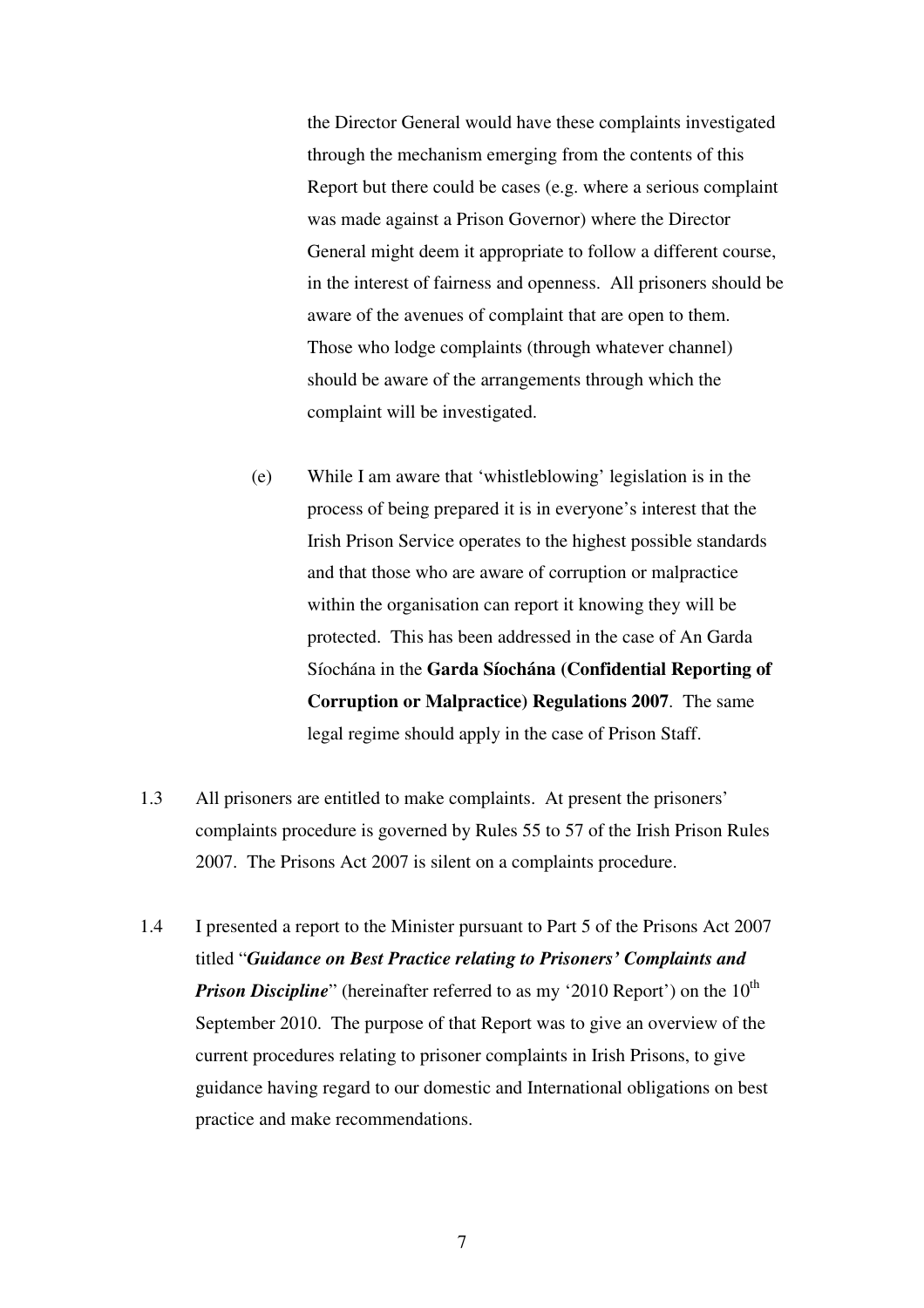- 1.5 In paragraph 1.5 of my 2010 Report, I stated that the procedures in operation in Irish Prisons relating to prisoners' complaints fell short, having regard to the criteria referred to in my said Report and International best practice.
- 1.6 Prior to suggesting a new complaints model it is necessary to spell out the importance of having a complaints procedure which meets the requirements of the Minister as referred to in paragraph 1.1 above. This I have done in Chapter 2.
- 1.7 It is also important to set out the necessary elements which must be included in a complaints system. This I have done in Chapter 3.
- 1.8 In Chapter 4, I refer to the research that I carried out in order that the model that I recommend in Chapter 8 can be said to comply with our international obligations, our domestic obligations, is fair and transparent and meets best international practice.
- 1.9 I have dedicated a separate chapter (Chapter 5) to the necessary independent element which must form part of any prisoner complaints procedure (paragraph 1.2(c)) and I make the case that this oversight should be vested in the Office of the Inspector of Prisons..
- 1.10 In Chapter 6, I detail the results of my research into the number of complaints logged in all prisons over a 12 month period (see Appendix A). The purpose of this research was to give an idea of the number of complaints which might need to be investigated.
- 1.11 In Chapter 7, I propose that prisoners' complaints could be divided into four categories. I give guidance on the types of complaints that could be included in each category. I deal with certain aspects of the Prison Disciplinary Code for Officers and other general aspects relevant to the model which I recommend in Chapter 8.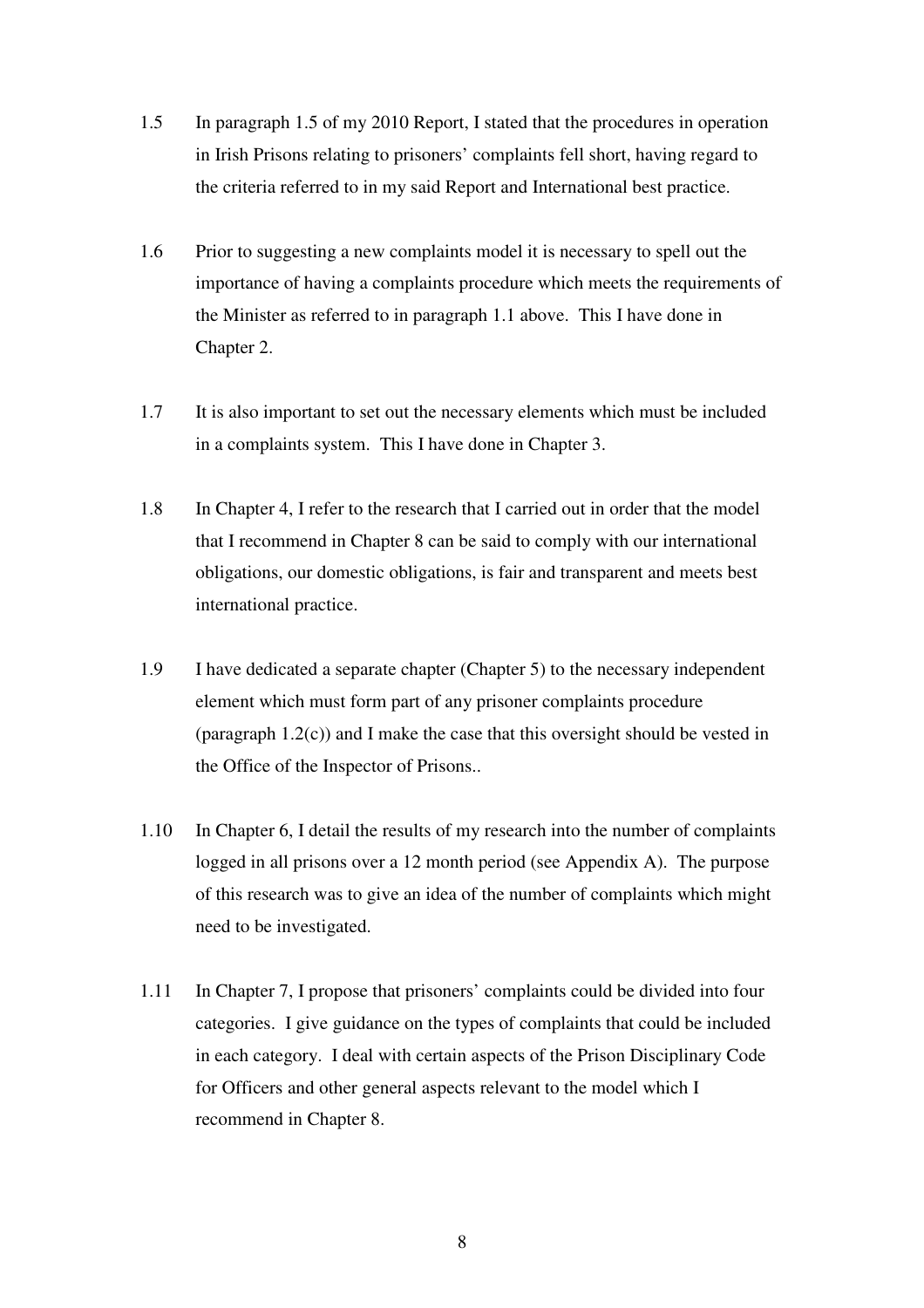- 1.12 In Chapter 8, I suggest a working model that could be introduced for investigating each category of complaint as referred to in Chapter 7. I set out the process with timelines. I have not addressed the time limits within which complaints should be made as I consider this should more appropriately be dealt with after a decision on a complaints model has been made. The model suggested in Chapter 8 would break new ground and it would pose challenges for the Irish Prison Service. It would lead to necessary culture changes.
- 1.13 In Chapter 9, I refer to the question of resources.
- 1.14 There will always be an element of trial and error when any new system is being introduced. This is particularly so in this case where one is moving from a system that does not meet the minimum criteria for a prisoner complaints system to one that hopefully will. Any new system may have to be amended in the light of experience and in the light of wider developments regarding the treatment of prisoners and the ways in which their concerns are to be addressed. In this context I have in mind, for example, the possibility that this State would at some point ratify or implement the Optional Protocol to the UN Convention against Torture and other Cruel, Inhuman or Degrading Treatment of Punishment (OPCAT). This would be a very welcome development which could trigger the need for a fresh look at our prisoner complaints mechanism. Its implications cannot however be evaluated until we know (a) that OPCAT will be implemented and (b) exactly how this will be achieved. A logical follow on from all of this is that the model, as suggested in paragraph 1.12 and elaborated on in Chapter 8 should initially be in the form of a non statutory scheme. An evaluation of the non statutory scheme should be concluded not more than 12 months after the introduction of such scheme. If found to be an appropriate model, it could then be incorporated into law.
- 1.15 If the model as suggested in Chapter 8 was to be introduced in Ireland the Inspector of Prisons should include in his/her Annual Reports or in stand alone Reports, *inter alia,* details of the number of complaints made, the nature of the complaints, by whom they were investigated and the outcome. In this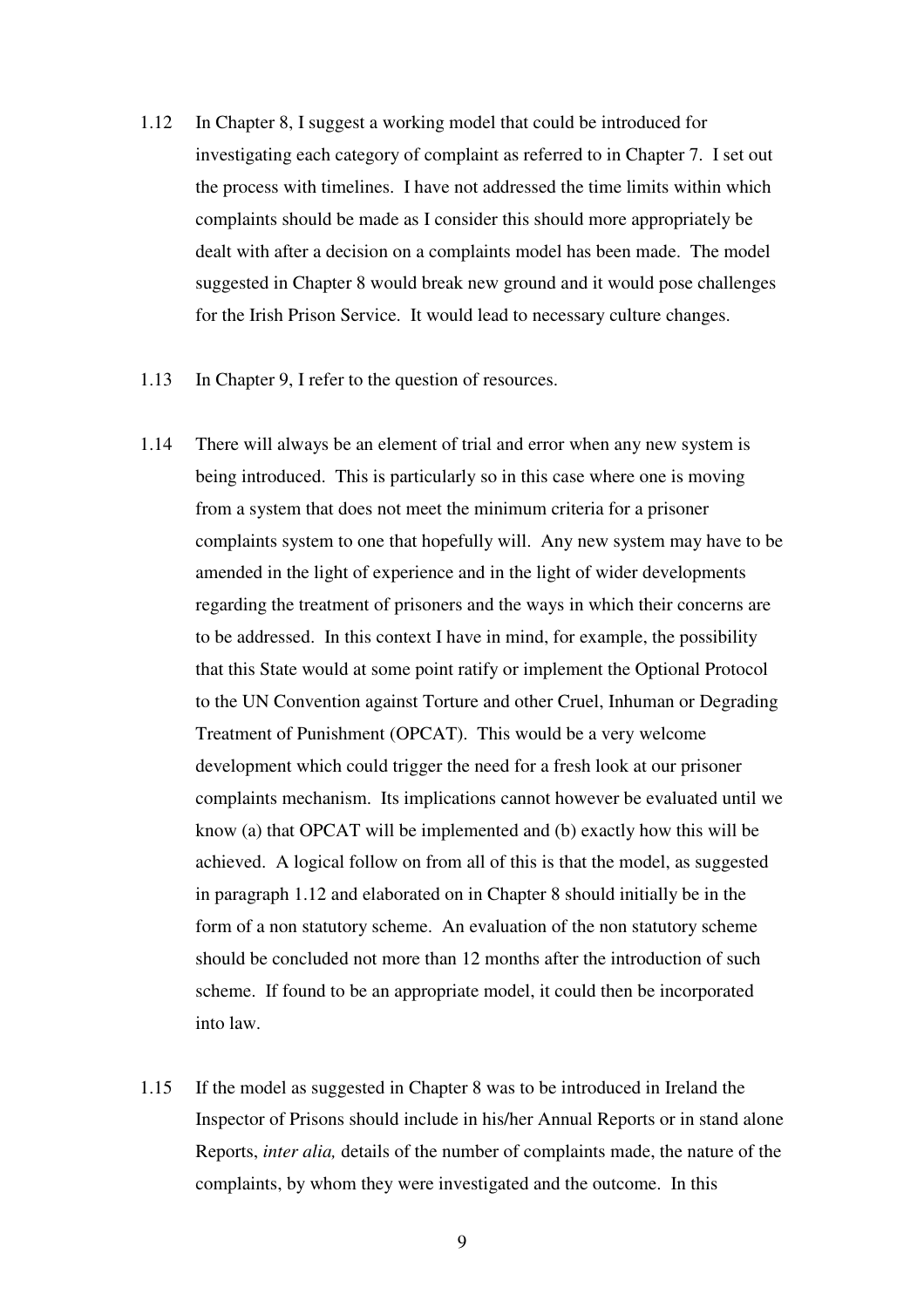connection the Inspector would have to be sensitive to his/her obligations to observe fair procedure. Such a report would give a public assurance that the scheme was transparent and that the Inspector of Prisons would be seen to be the external independent link in the system. The report could contain observations. It could detail any defects in the system and could deal with any other matters of general concern.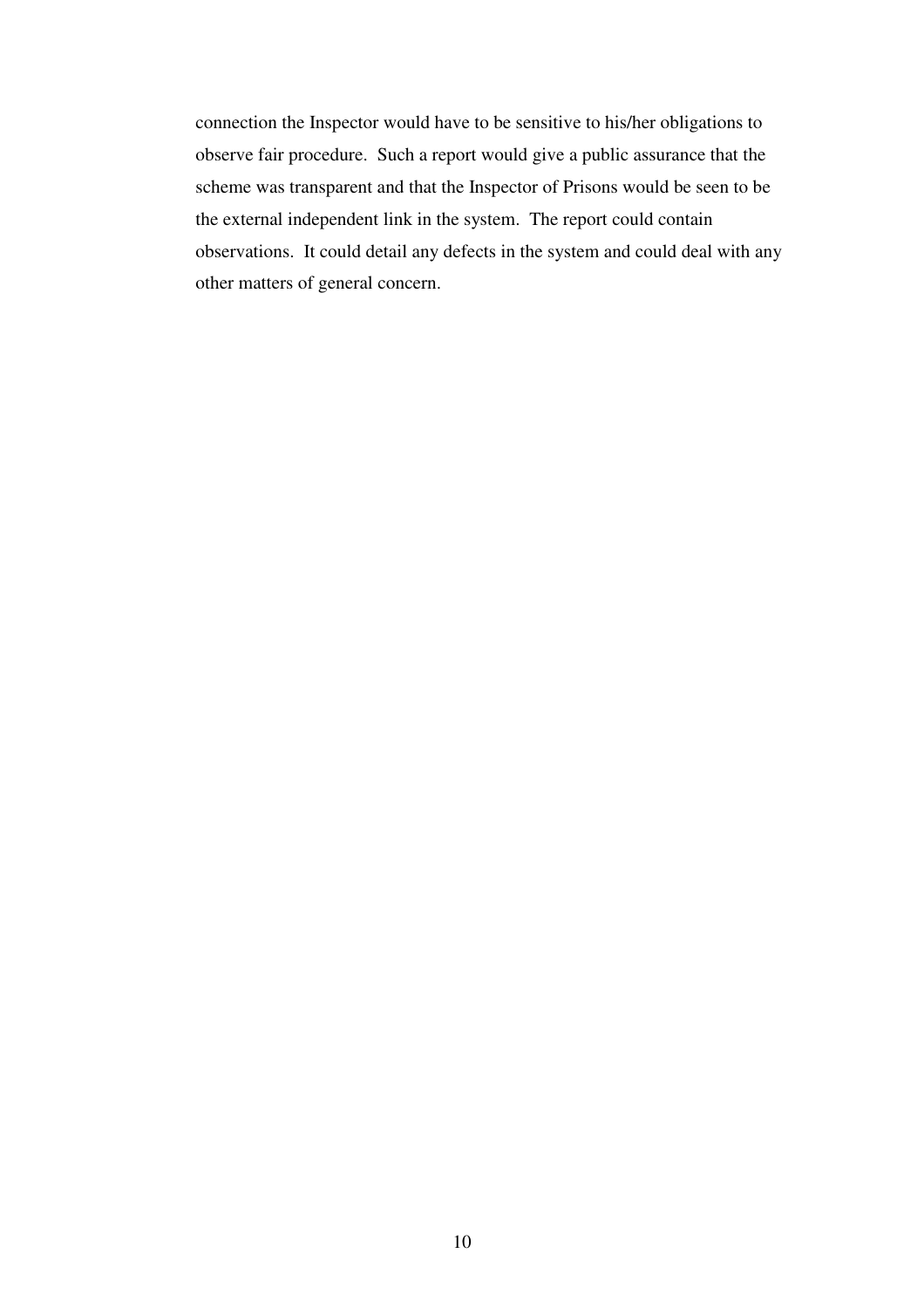# **The Importance of a Good Complaints System**

- 2.1 The deprivation of liberty is the punishment in itself. Whilst deprived of their liberty prisoners are still entitled to be treated with humanity and with respect for the rights and the inherent dignity of the human person and the State is obliged to treat prisoners in accordance with this principle.
- 2.2 As prisons are closed custodial environments the State, on behalf of prisoners, has an absolute duty to exercise and vindicate those fundamental rights that have not been lawfully taken from prisoners by reason of their imprisonment.
- 2.3 By their nature prisons are coercive institutions. Prison staff securely contain a group of persons – the prisoners. While many of the terms and conditions of the imprisoned person are directly controlled by law and prison rules such law and rules usually give prison staff considerable discretion in determining exactly what the prisoner will experience.
- 2.4 Some of these discretionary decisions are clearly very important. Many of the decisions would seem, to persons living outside prison in the general community, as very minor. For example, decisions concerning the allocation to individual cells, access to workshops, to schools or to work parties, whether visits should be allowed openly or in restricted circumstances – may give rise to suspicions of favouritism in the mind of a prisoner who does not understand prison procedures. All such issues, if not appropriately dealt with, could become big issues for prisoners. The list is as endless as the areas of the prisoners' lives which the prison controls directly or indirectly.
- 2.5 Making decisions correctly involves not only ensuring compliance with the local rules but also adopting all the requirements of fairness and accountability in the process. Recorded reasons for discretionary decisions are crucially important so that all prisoners can know why a particular decision has been reached and see that it is consistent with other decisions.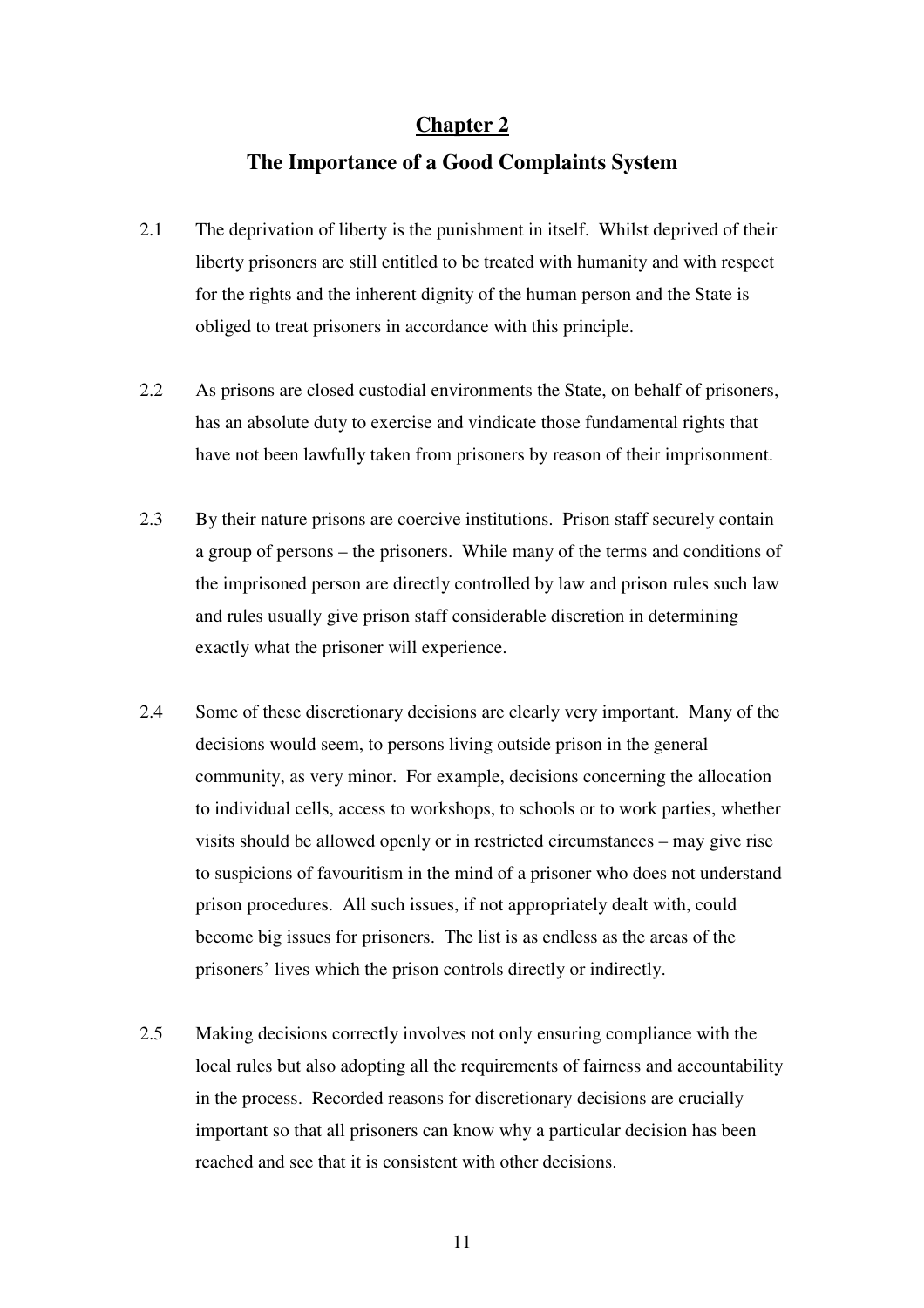- 2.6 The mere fact of explaining the outcome of a discretionary decision to a prisoner will often prevent any grievance from arising in the first place.
- 2.7 There will always be some complaints about decisions. Many people in prison feel totally powerless about their situation and respond to this by complaining about everything. Other prisoners feel victimised at some period or periods of time and blame those around them who seem to have all of the power.
- 2.8 There will always be some prisoners who, no matter what they endure, will never complain at all. It means that they do not expect anything from the prison system, not even fairness. This may be an indication of systematic abuse, victimisation, discrimination or intimidation at some level within the prison or prison system. It may also be a sign that they have opted out altogether from any idea of ever integrating into mainstream society.
- 2.9 Complaints (major or minor) which go unanswered or not properly answered may become major sources of trouble in a prison setting. Where this happens prisoners may express their frustration through violence, damage to property and in other instances by engaging in group disturbances.
- 2.10 If a prison system does not have a formal complaints system which allows prisoners to express their real or imaginary grievances through a legitimate avenue they will, in all probability, find illegal methods of raising such issues.
- 2.11 It is, therefore, fundamental that prisoners are given an opportunity to make complaints/requests to the authorities and to independent bodies. Accordingly it is not only in the interest of justice and fairness but also in the interest of good order and discipline that the Irish Prison Service has a working and effective complaints system.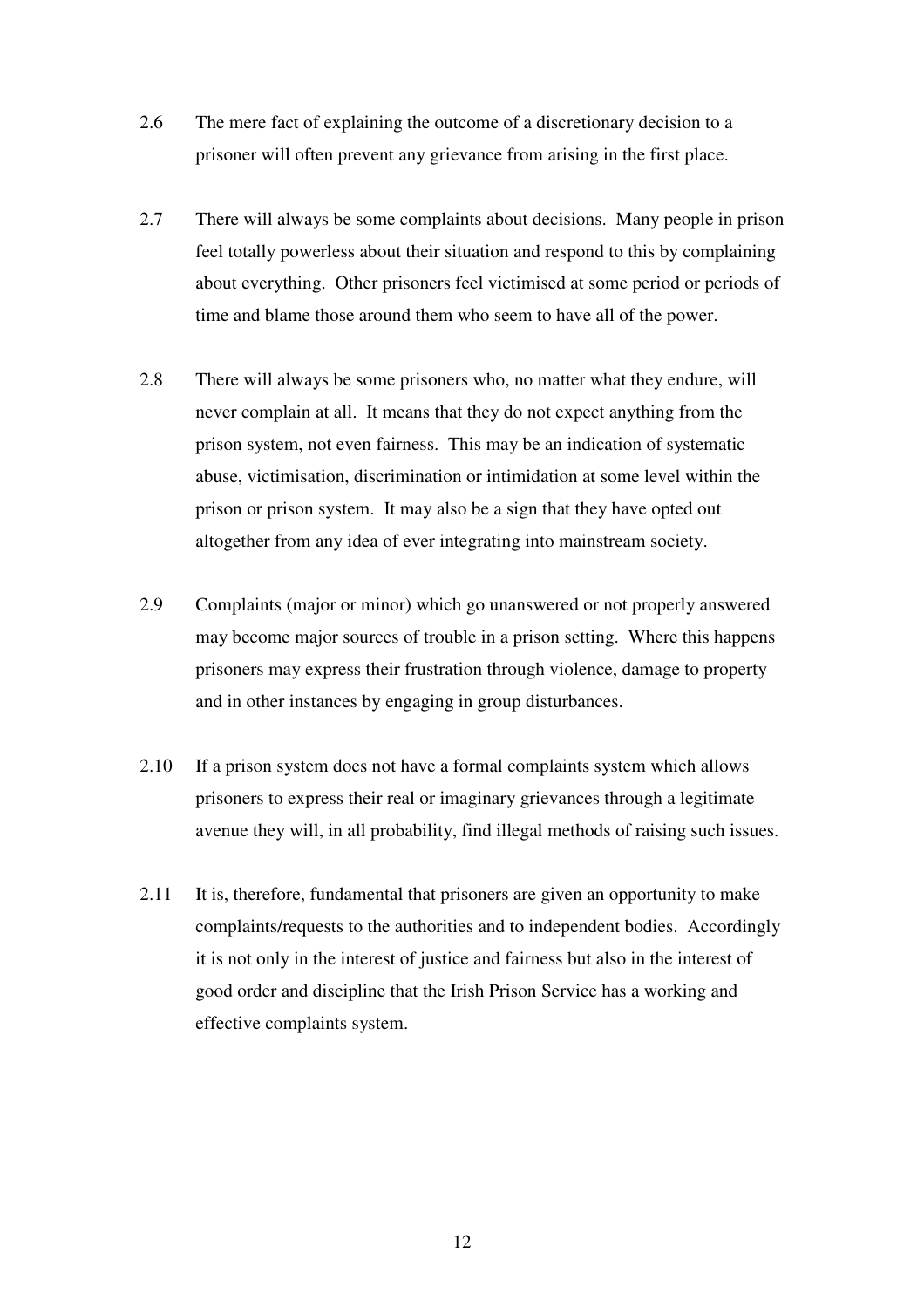## **Essential Elements of a Good Complaints System**

- 3.1 I do not intend setting out the legal principles with supporting authorities that must underpin any prisoner complaints model as I have clearly set these out in my 2010 Report. The principles set out in my 2010 Report are informed by the International Instruments that Ireland is a State Party to, the non binding Instruments emanating from the United Nations and the Council of Europe, the Jurisprudence of the European Court of Human Rights, the Reports of the CPT, the provisions of the Irish Constitution, the Jurisprudence of the Irish Courts, Irish domestic laws (all of which I have referred to in previous reports) and Standards 119 to 126 of the *Standards for the Inspection of Prisons in Ireland* that I published on the  $24<sup>th</sup>$  July 2009.
- 3.2 The Mission Statement of the Irish Prison Service includes the following:-

*"The mission of the Irish Prison Service is to provide safe, secure and humane custody for people who are sent to prison….."* 

It should be the responsibility of the Governor in each prison to ensure that the prison lives up to the mission statement. It should also be the responsibility of each Governor to maintain discipline and good conduct within his/her prison.

- 3.3 In addition to the fundamental principles referred to in paragraph 3.1 and subject to the general comment I have made in paragraph 1.2(d) a good complaints system should have the following features:-
	- (a) All complaints should be treated with the appropriate level of confidentiality and be addressed to the Governor.
	- (b) Systems must be in place to ensure that prisoners can complain to the Governor without running the risk of being identified as the source of such complaints.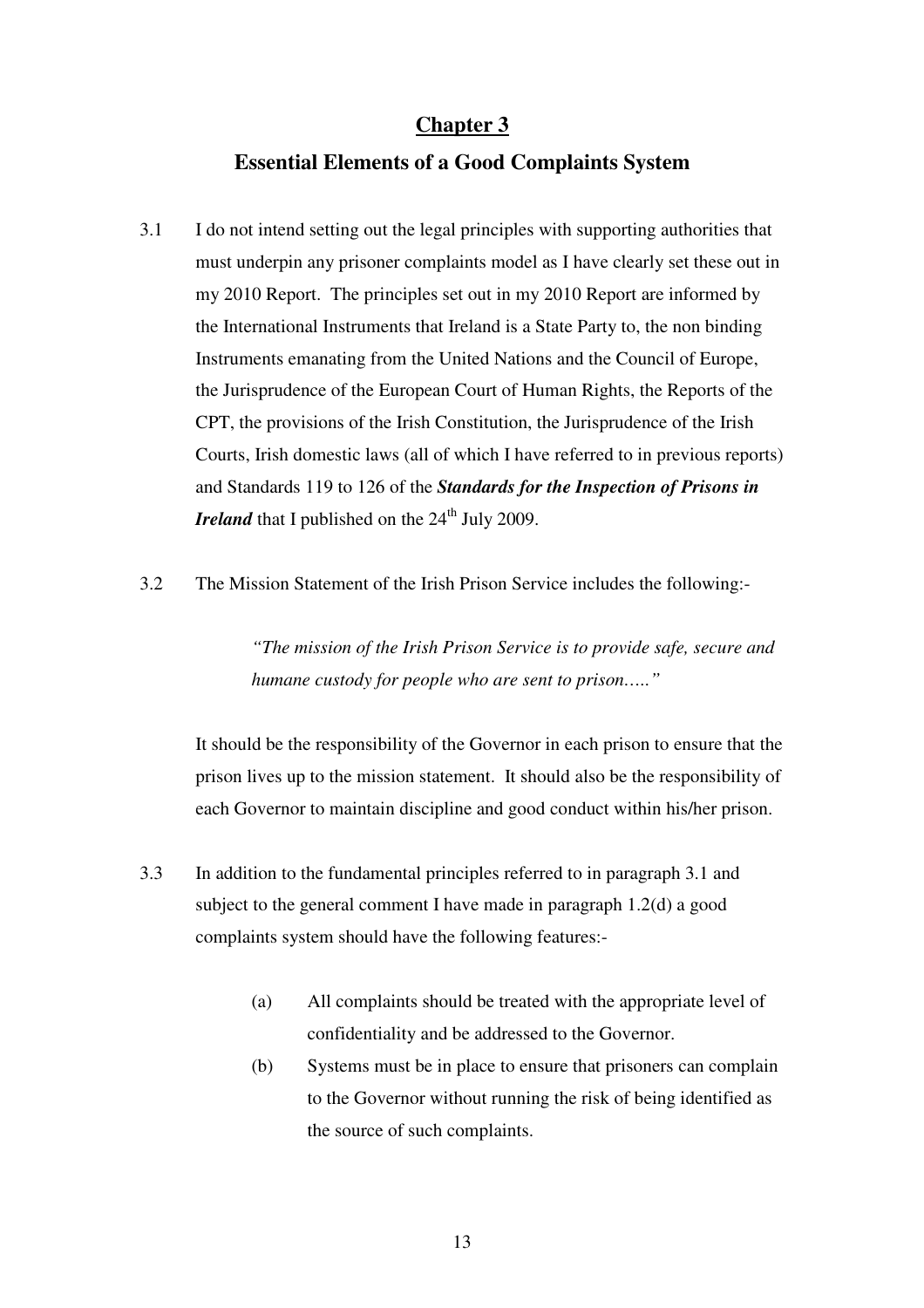- (c) Systems must be in place to ensure that prisoners can make complaints of a general nature to the Governor.
- (d) It must be easily understood. All prisoners and staff must be fully conversant with the system.
- (e) Assistance must be available to prisoners who seek help because of literacy or other problems.
- (f) Complaint forms must be available in all parts of the prison.
- (g) There must be strict time limits which should only be extended in exceptional circumstances.
- (h) Complaints involving allegations of mistreatment or discrimination must always be considered as falling within the most serious of categories.
- (i) There must be a mechanism to compel officers and others to cooperate and answer questions subject to such persons retaining their legal rights.
- (j) There must be an efficient and effective investigation.
- (k) There must be procedures for oral hearings at least for more serious complaints. Where the procedures allow for an oral hearing prisoners should be entitled to call and cross examine witnesses. Prisoners should have the right to have with them a colleague from within the prison to assist them articulate their complaints, make representations, cross examine witnesses etc.
- (l) There must be an effective remedy by way of appeal where complaints are not upheld.
- (m) Disciplinary actions should always remain a matter for prison management and must be guided by issues such as proportionality. There must be an effective appeal mechanism against any penalty imposed.
- (n) There should be no repercussions should prisoners make a complaint. Prisoners must have an absolute guarantee that they will not be discriminated against in any way for making formal complaints whether or not upheld.
- (o) Proper records must be maintained even where complaints are withdrawn or resolved informally.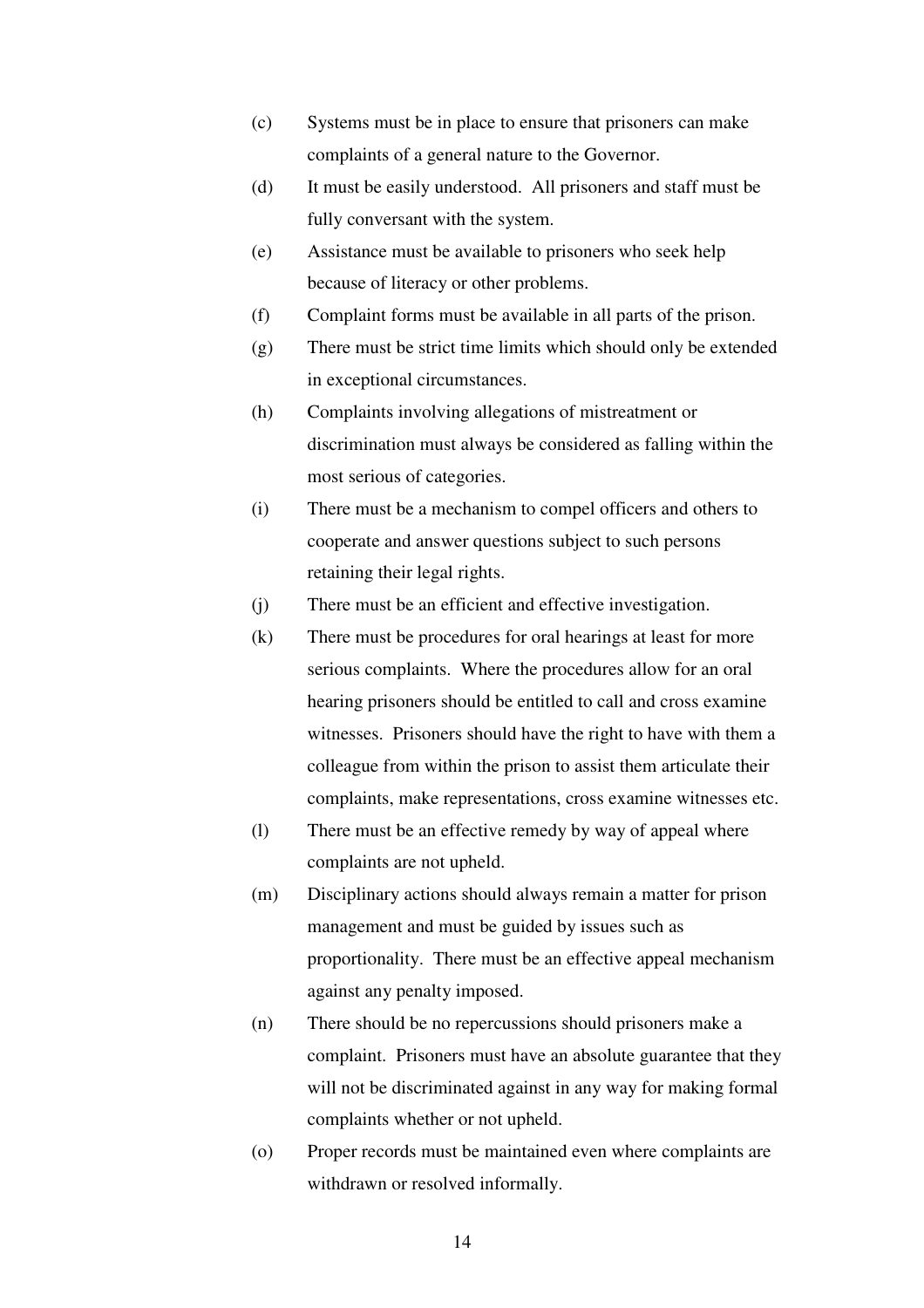- 3.4 The following should be observed in order to ensure the efficiency of the complaints procedure:-
	- (a) Where practicable, but subject to paragraph 3.3(h), all complaints should be resolved at the lowest possible level. This would ensure that matters are resolved as speedily as possible. It would also ensure that members of prison staff would take responsibility for their part in the process. Having Governors dealing with a large number of low level complaints is both a waste of their time and undervalues the contribution that should be made by other staff.
	- (b) There must be a full explanation in writing for decisions made following the investigation of all complaints. Very often a full explanation of a decision will enable a prisoner to accept a decision with which he/she is not happy. The time spent obtaining and communicating the explanation is well spent.
	- (c) Where a complaint is not upheld the prisoner should be informed as to what the next stage in the complaints process is.
	- (d) As stated earlier there must be an independent element to the complaints procedure. The principle that 'no one should be a judge in their own cause' demands that it should be possible to move a complaint outside the prison at the final stage. This would ensure that someone not involved in the prison process would have the opportunity to review decisions taken within the prison or re-investigate the complaints as appropriate.
- 3.5 It has been the tradition that prisoners who wish to make complaints about any issue, be it trivial or serious, in the great majority of cases make their complaints to the Prison Governor. This means that they bypass the prison staff that they have regular contact with. Many of the issues which are at present raised could easily and more quickly be dealt with by the staff who work with the prisoners all of the time. This would require the following culture changes:-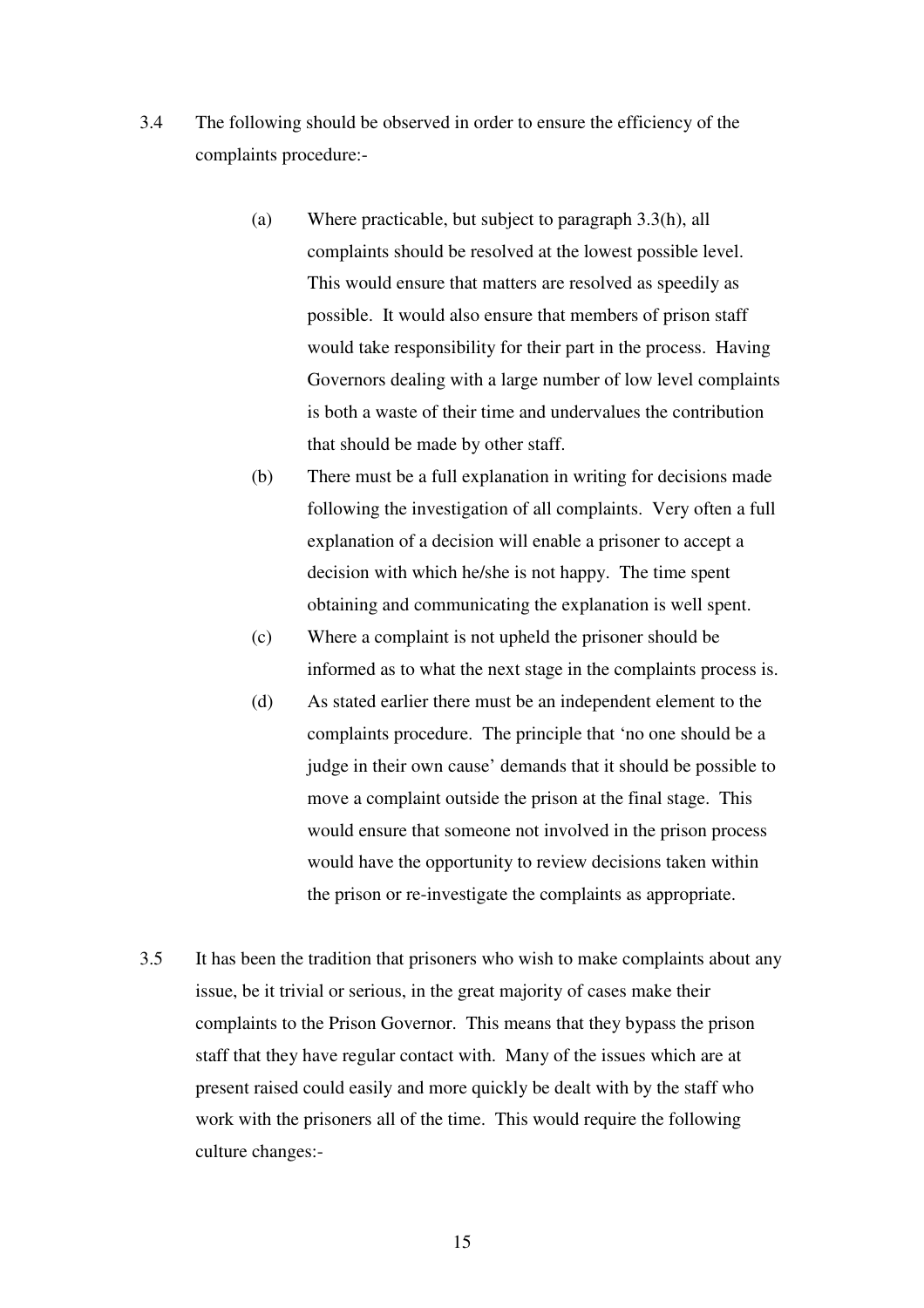- (a) Prison officers would have to be willing and able to take on board the complaints. It should be pointed out that officers of lower rank cannot investigate officers of higher rank even if a complaint is such that it could be dealt with at a low level in the prison. Officers would have to conduct a thorough examination of the complaints, conduct appropriate enquiries or investigations and give reasoned replies in writing to prisoners within the time limits prescribed.
- (b) Prisoners should have confidence in the prison staff in the expectation that their complaints would be dealt with fairly and within the time limits prescribed.
- 3.6 While it is not absolutely necessary to do so I feel I should point to three important aspects which, if they were to the forefront of prison policy and prison thinking, would encourage the necessary culture changes envisaged in paragraph 3.5.
	- (a) Many International Instruments and in particular the European Convention on Human Rights guarantee respect for individuals' (in this case prisoners') fundamental rights and freedoms. The Irish Prison Service must ensure that it has adequate measures in place to ensure compliance by all staff with such obligations.
	- (b) Prison staff at all levels should be personally accountable and responsible for their own acts or omissions. All staff should be satisfied as to the lawfulness of their actions. It should never be an excuse that they were following orders.
	- (c) In addition to officers being personally accountable for their actions the Irish Prison Service should ensure that there is a clear chain of authority in each prison in order that it is always possible to determine which superior officer is ultimately responsible for the acts or omissions of subordinate prison staff. **There should be no ambiguity on this point. All prison staff from Governor to recruit prison officer should be aware of**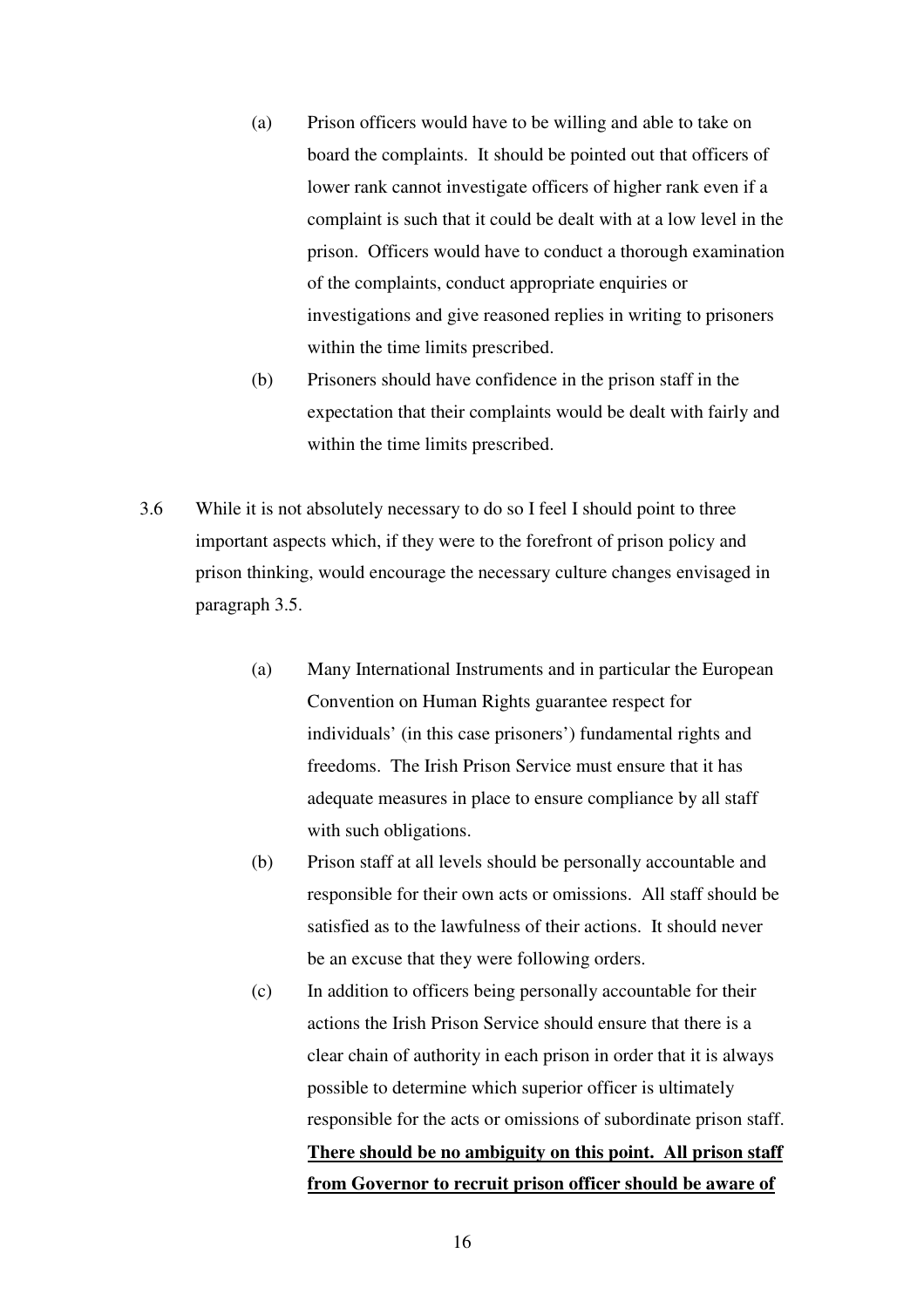**such a chain of authority**. It should also be possible for any inspecting authority such as the CPT or the Inspector of Prisons to have ready access to documentation setting out clearly the duties and responsibilities of each member of staff in this chain of authority.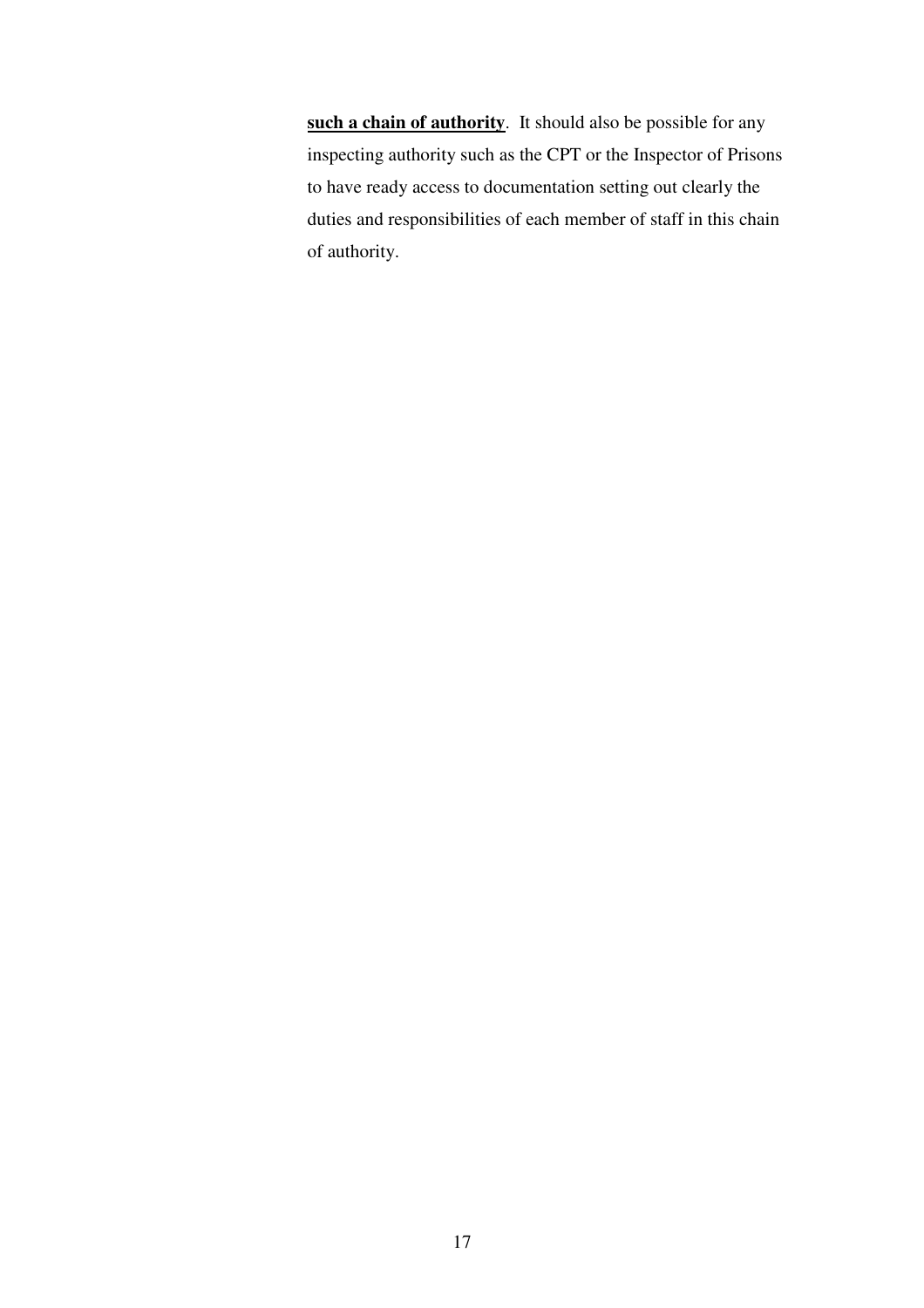# **Chapter 4 Research**

- 4.1 There are many variations of independent oversight bodies or regulatory authorities with jurisdiction over prisons to be found in Europe and elsewhere. In particular many of these bodies can accept complaints from prisoners. These bodies can range from Independent Lay Visiting Bodies, Local Complaints Committees, specialist Judges and Courts, Human Rights Bodies to Prisoner Ombudsmen. The extent to which each type conforms with the criteria of a competent independent authority depends, *inter alia*, on the powers afforded to the body, who it is appointed by, who it reports to and whether it has statutory backing or not.
- 4.2 My research was informed by what I found both internationally and domestically.
- 4.3 In an international context, when formulating the complaints model as referred to in Chapter 8, I paid particular attention to this country's legal obligations to our prisoners as enshrined in the various International Treaties that we, as a Country, are party to. I was also conscious of the Jurisprudence of the European Court of Human Rights and where relevant the jurisprudence of other Countries, the Reports of the CPT and those other International Instruments that are relevant to a prisoner complaints procedure.
- 4.4 In a domestic context, when formulating the complaints model, I was also conscious of the provisions of the Irish Constitution, of our domestic laws (both primary and secondary legislation) and of the jurisprudence of our Courts.
- 4.5 In addition to the above I carried out a review of prisoner complaints systems in many countries which included the following;- New Zealand, Western Australia, Canada, Sweden, Denmark, Germany, France, South Africa, England/Wales, Scotland and Northern Ireland. In addition to carrying out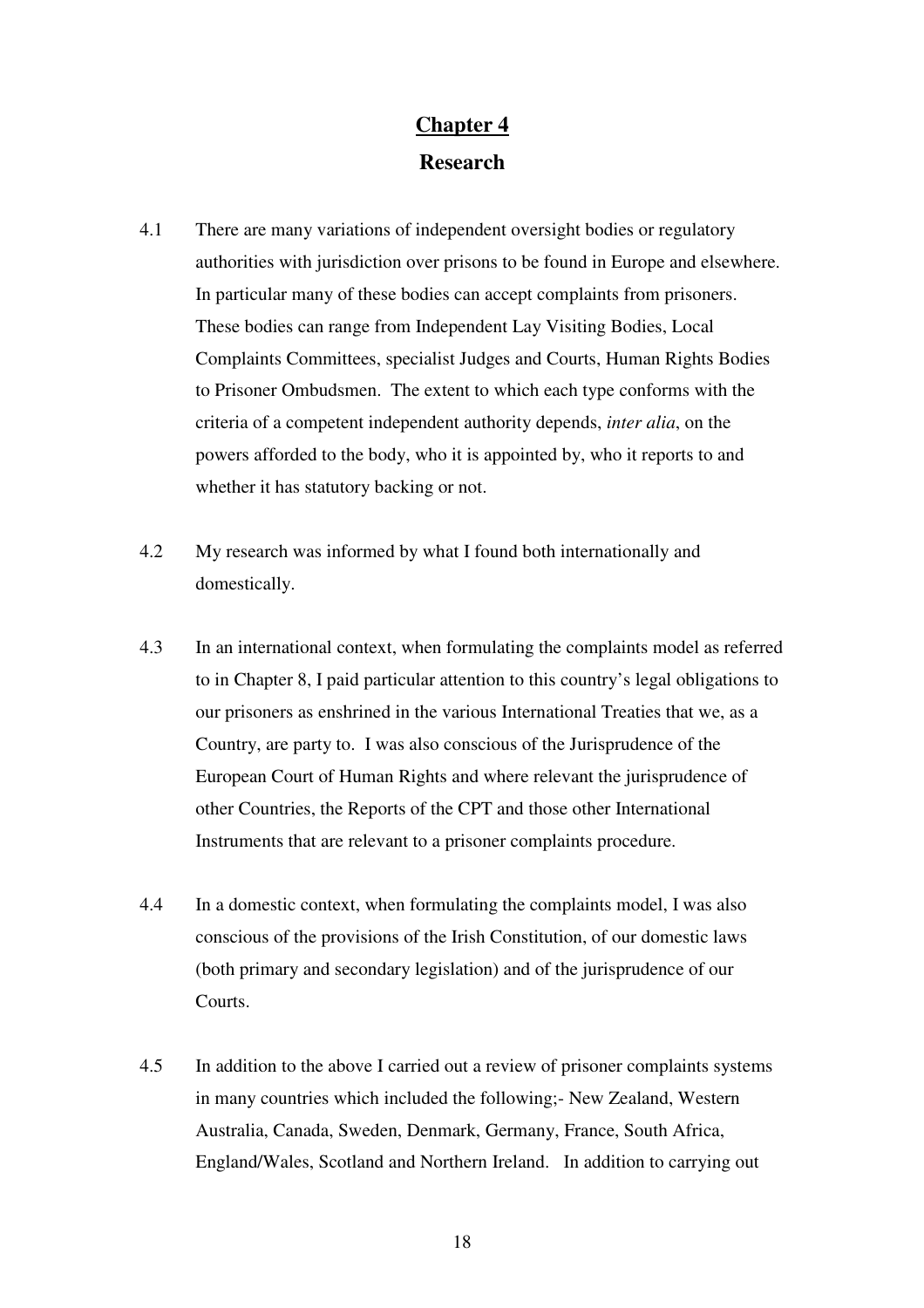the review of the system in Northern Ireland I also received a comprehensive briefing on the working of such system from Ms. Pauline McCabe, Prisoner Ombudsman for Northern Ireland. This was most helpful and for that I thank her.

 I took advice from international experts with knowledge of prisoner complaint procedures and specifically from a number of members of the CPT.

- 4.6 Following my review of the various systems and the advice that I had obtained (paragraph 4.5) and conscious of our legal obligations (paragraphs 4.2 to 4.4) I am satisfied that the following features should, **as a minimum**, be incorporated into any prisoner complaints model which would, not alone be workable, but would accord with best practice, be transparent and attract public approval and acceptance:-
	- (a) Complaint forms (in appropriate languages) be freely available without having to get permission or requisition a complaint form.
	- (b) Be resolved (subject to paragraph 3.3(h)), if possible, at the lowest level in the prison with appropriate appeal procedures.
	- (c) Have strict time limits.
	- (d) The results of all investigations be communicated in writing.
	- (e) Ensure that prison staff from Governor to recruit officer is responsible and held responsible not alone for their prisoners and for the running of the prison but also for their actions.
	- (f) Ensure, subject to appropriate safeguards, that all prison personnel are obliged to cooperate with all enquiries.
	- (g) Ensure that all internal mechanisms are exhausted before an appeal to an independent person or body.
	- (h) Ensure that proper records are maintained.
	- (i) Ensure that where fault is found consequences follow.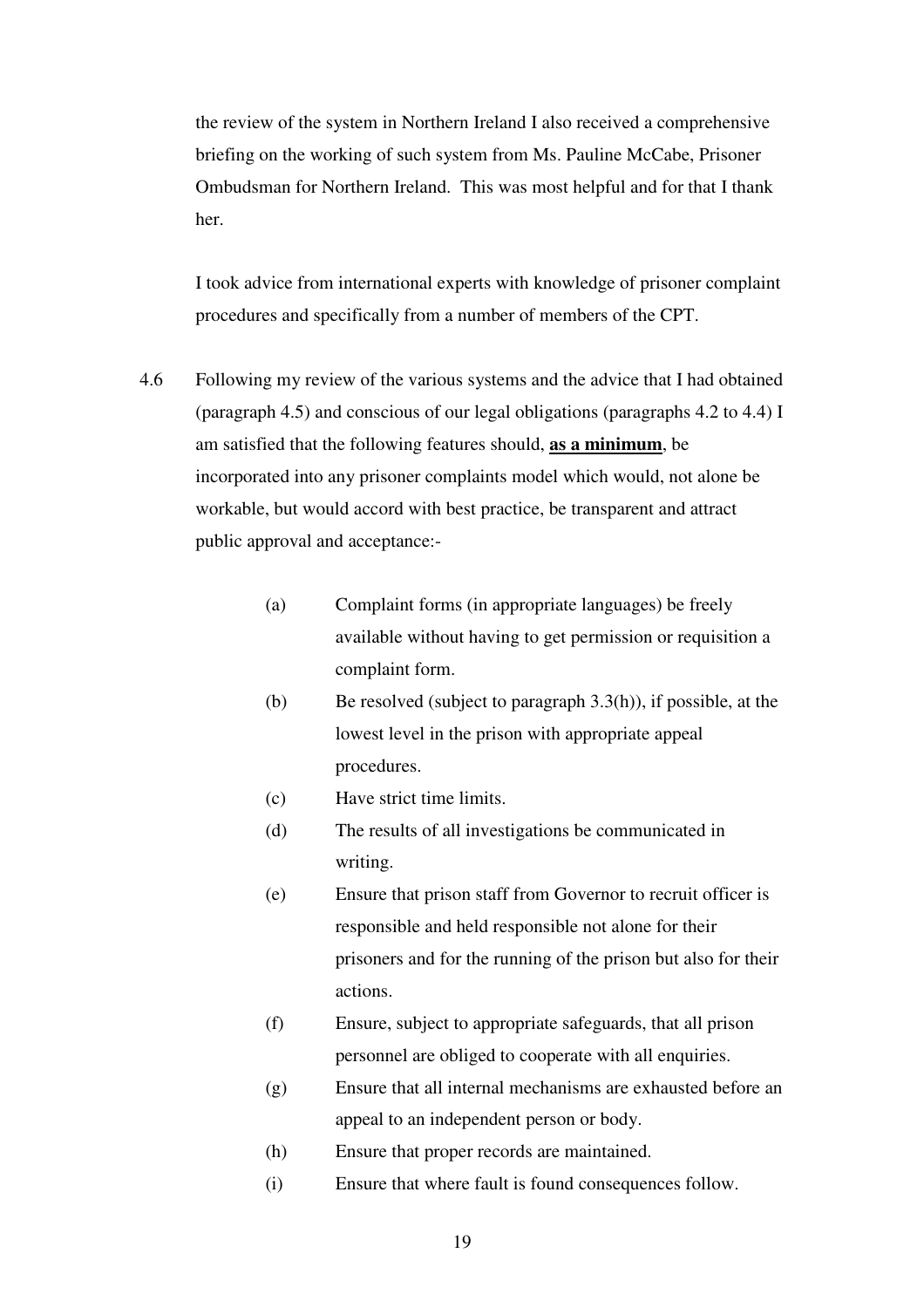- 4.7 I should point out, as I have done elsewhere in this Report, that the role of bodies having a general monitoring oversight of prisons or who can receive complaints from prisoners is distinct from the role played by the body charged with an obligation to investigate prisoner complaints in compliance with laid down, clear and unambiguous procedures. Of course I am not suggesting that such other bodies are not influential in helping to improve prison conditions etc. **but the two roles are separate and distinct**.
- 4.8 I am satisfied from my research, referred to in this Chapter, that the prisoner complaints model as recommended in Chapter 8 meets the obligations that we as a Country owe to our prisoners, is fair and transparent and is in compliance with best international practice.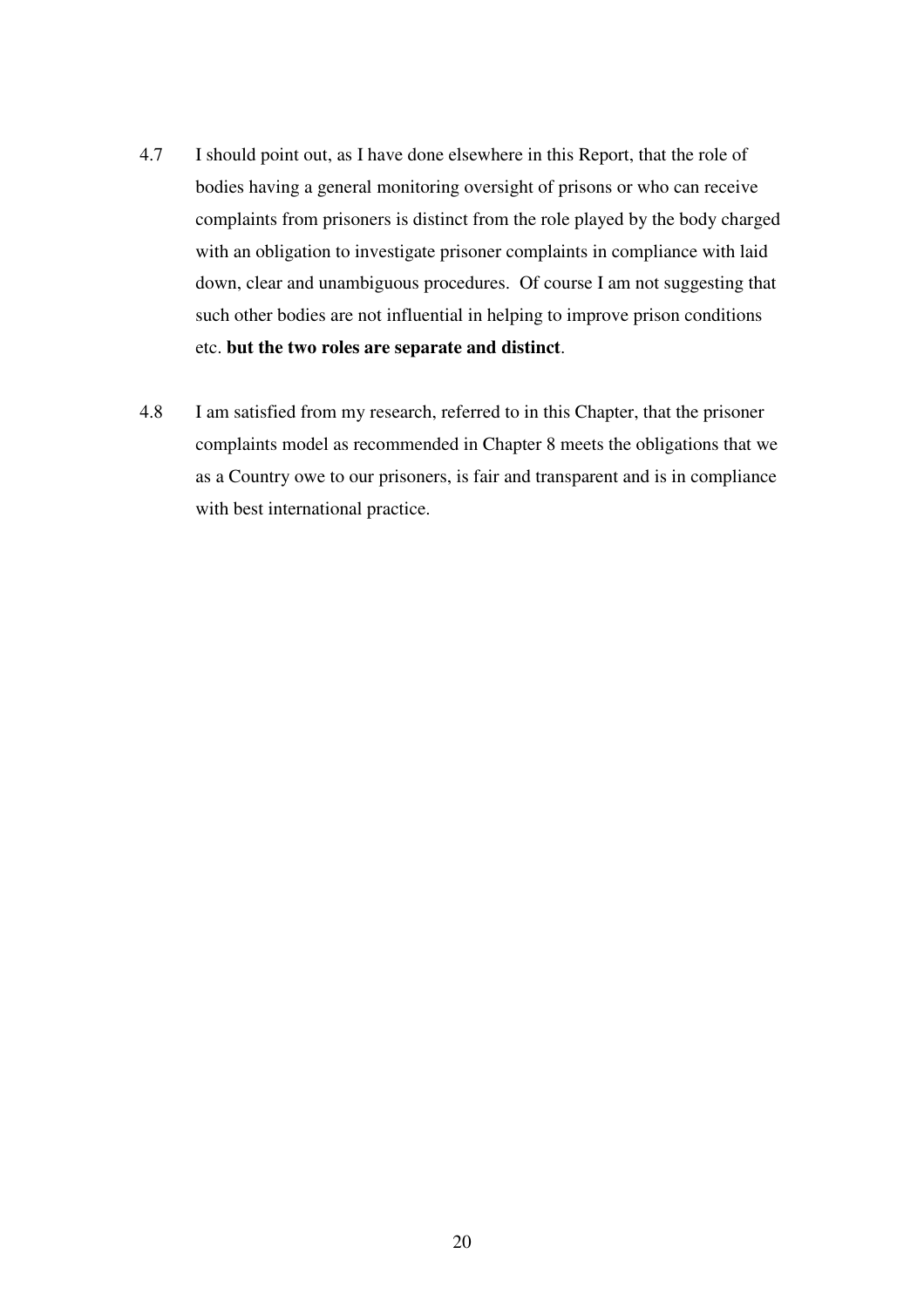# **Independent Element of Proposed Complaints Model**

- 5.1 I have pointed out in previous reports that at present there is no independent element in the investigation process relating to prisoners' complaints in Ireland, though prisoners can of course send complaints to independent bodies such as Visiting Committees or public representatives.
- 5.2 In all prisoner complaint models that I have examined prison management and prison officers play a significant role in the investigation of complaints. It is, therefore, necessary that there is an element in the process which ensures transparency, is independent and by extension attracts the support of prisoners, management and the general public.
- 5.3 **No matter what complaints procedure is introduced it should never remove from the prisons the important responsibilities which prison governors and their staff have towards prisoners. Therefore, the initial responsibility for investigating complaints, subject to the subsequent independent element, must always remain within the prison.**
- 5.4 There are a number of persons or bodies who could fulfil the independent element of which the following are the most obvious:-
	- (a) A Prisoner Ombudsman
	- (b) A panel of lawyers
	- (c) The Irish Human Rights Commission
	- (d) The Inspector of Prisons
- 5.5 In order to be effective the Office of a Prisoner Ombudsman would, of necessity, have to be fully staffed and adequately funded. It should be a stand alone office, created by Statute and reporting to the Minister or to the Oireachtas as appropriate. In Northern Ireland where the prison population is approximately 1,600 the Ombudsman's Office has a staff of 10. In addition to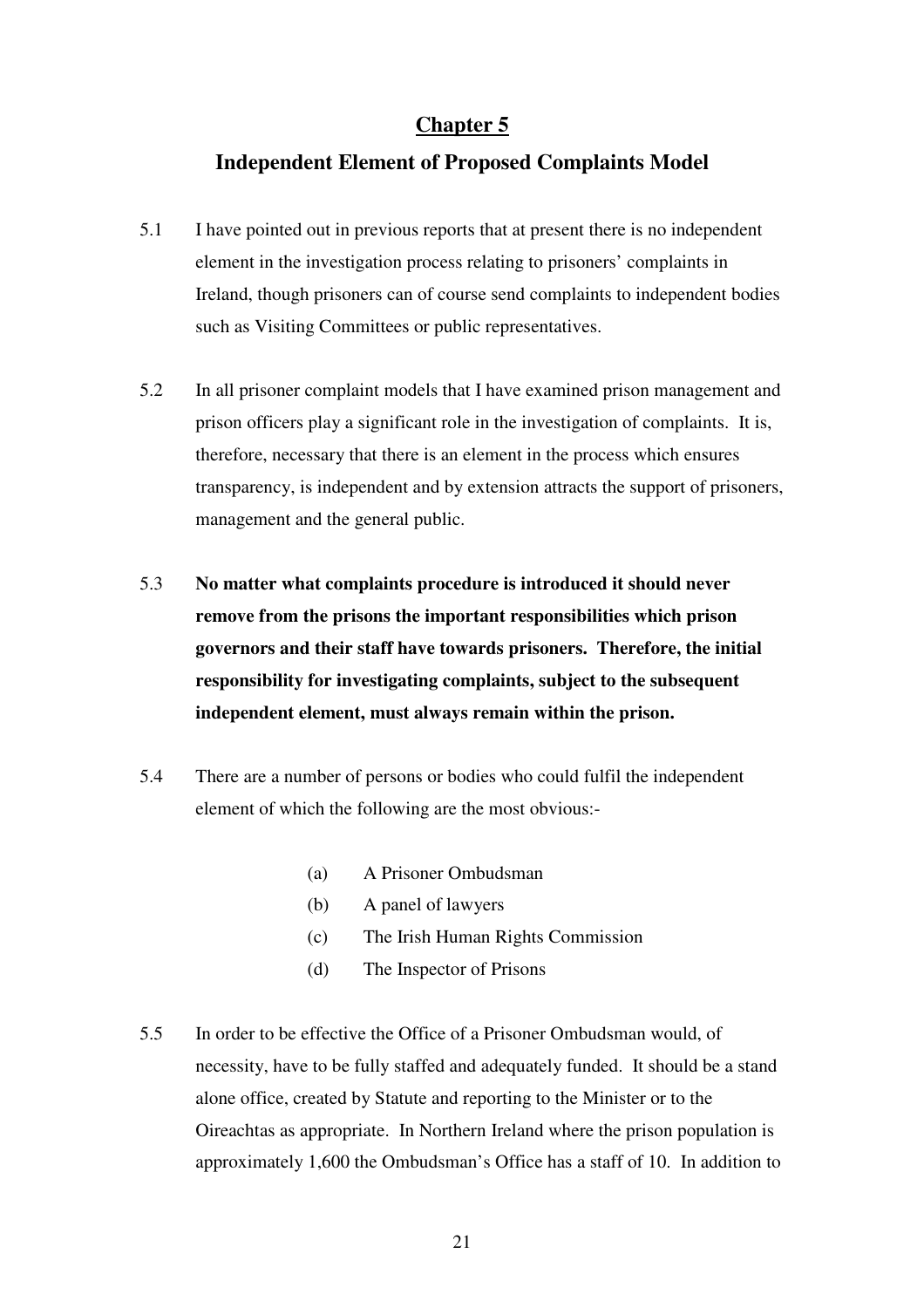dealing with complaints the Ombudsman's Office investigates deaths in custody.

- 5.6 The independent element could be outsourced to a panel of lawyers. This could be time consuming, would be expensive and would require a 'build up' of experience by such lawyers. It could be assumed that in addition to the panel of lawyers there would be further staff requirements to service such investigations.
- 5.7 While it would be possible to extend the remit of the Irish Human Rights Commission to enable it to **investigate** (as distinct from simply **receive**) complaints, the point might be made that it does not make obvious sense to burden the body which has a wide remit in the area of human rights protection/compliance generally with the task of investigating complaints (many of which may not have to do with fundamental human rights) emanating from one category of citizens i.e. prisoners. Apart from the general consideration, it would, in all likelihood, involve delay in the introduction of a new system while the Commission set about the task of building up the expertise necessary to perform the task. That said, it is also the case that the Irish Human Rights Commission has established a very credible reputation in the area of human rights protection and it would be reasonable for the Minister/Government to consider whether it would be appropriate for the Irish Human Rights Commission to have a specific role in the investigation/adjudication of individual prisoner complaints separate from its existing mandate on human rights protection generally.
- 5.8 The Inspector of Prisons could fulfil the independent element as set out in paragraph 5.2. The role of the Inspector of Prisons is underpinned by Statute thereby ensuring its independence. The independence of the office has been accepted. I have built up a wealth of knowledge, not alone of the Irish Prison System but of international best practice. I have unfettered access to prisons and to prison records at all times. Irrespective of what independent element is introduced I will continue, fulfilling my mandate under the Prisons Act 2007, to have general oversight of all prisoner complaints.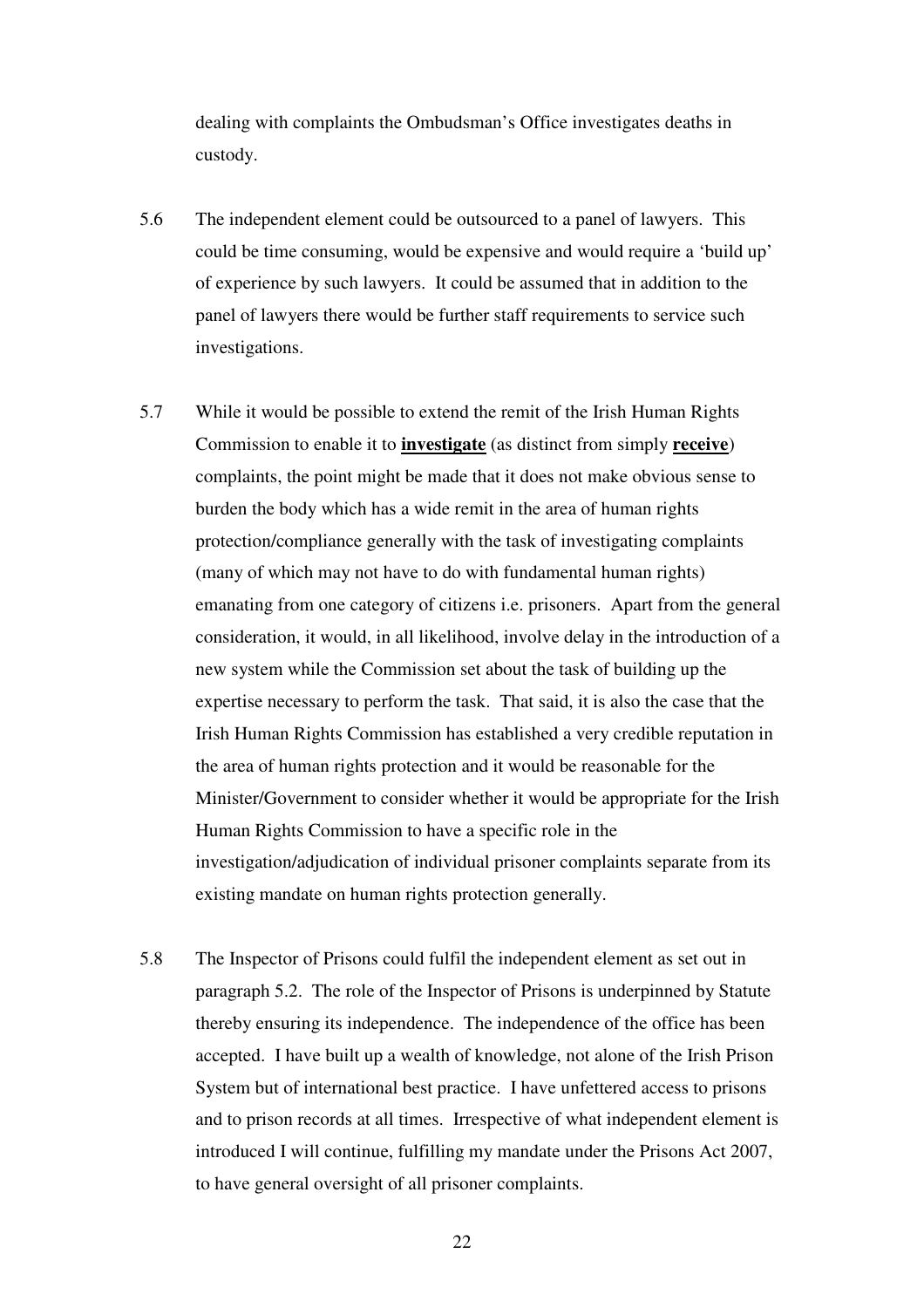#### **Recommendation**

**5.9 While it is a matter for the Minister to determine the independent element that should form part of a prisoner complaints procedure I am satisfied that the Inspector of Prisons could fulfil such a role.**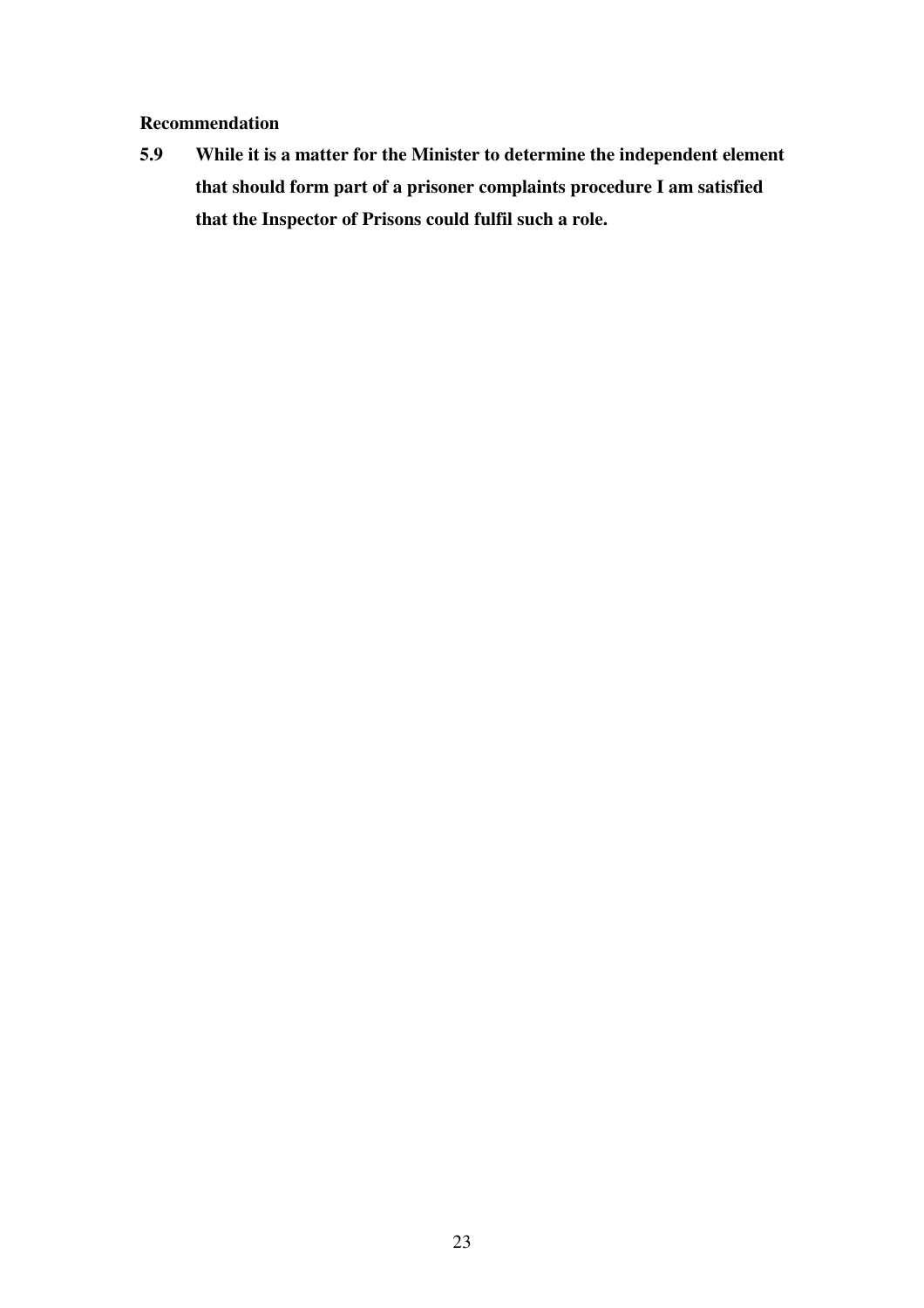# **Types of Complaints Logged in a 12 Month Period**

- 6.1 Complaints can arise about all kinds of matters in a prison environment from the trivial to the serious.
- 6.2 It would be impractical to have a separate complaints procedure for each individual type of complaint. Complaints, therefore, should be divided into separate categories.
- 6.3 In order to have some idea as to the extent of the anticipated work load to deal with complaints I researched all complaints logged in all prisons covering a period  $-1$ <sup>st</sup> July 2010 to 30<sup>th</sup> June 2011. The purpose of this research was twofold:-
	- (a) To ascertain the number of complaints logged in a twelve month period, and,
	- (b) To ascertain the number of complaints which could be categorised as falling into defined categories for which separate procedures would apply.

The results of my research are set out in **Appendix A**. Based on experience elsewhere it is reasonable to assume that, if a prisoner complaints' procedure which was seen to be fair and transparent was to be introduced in this Country, the number of complaints would be likely to increase in the short term.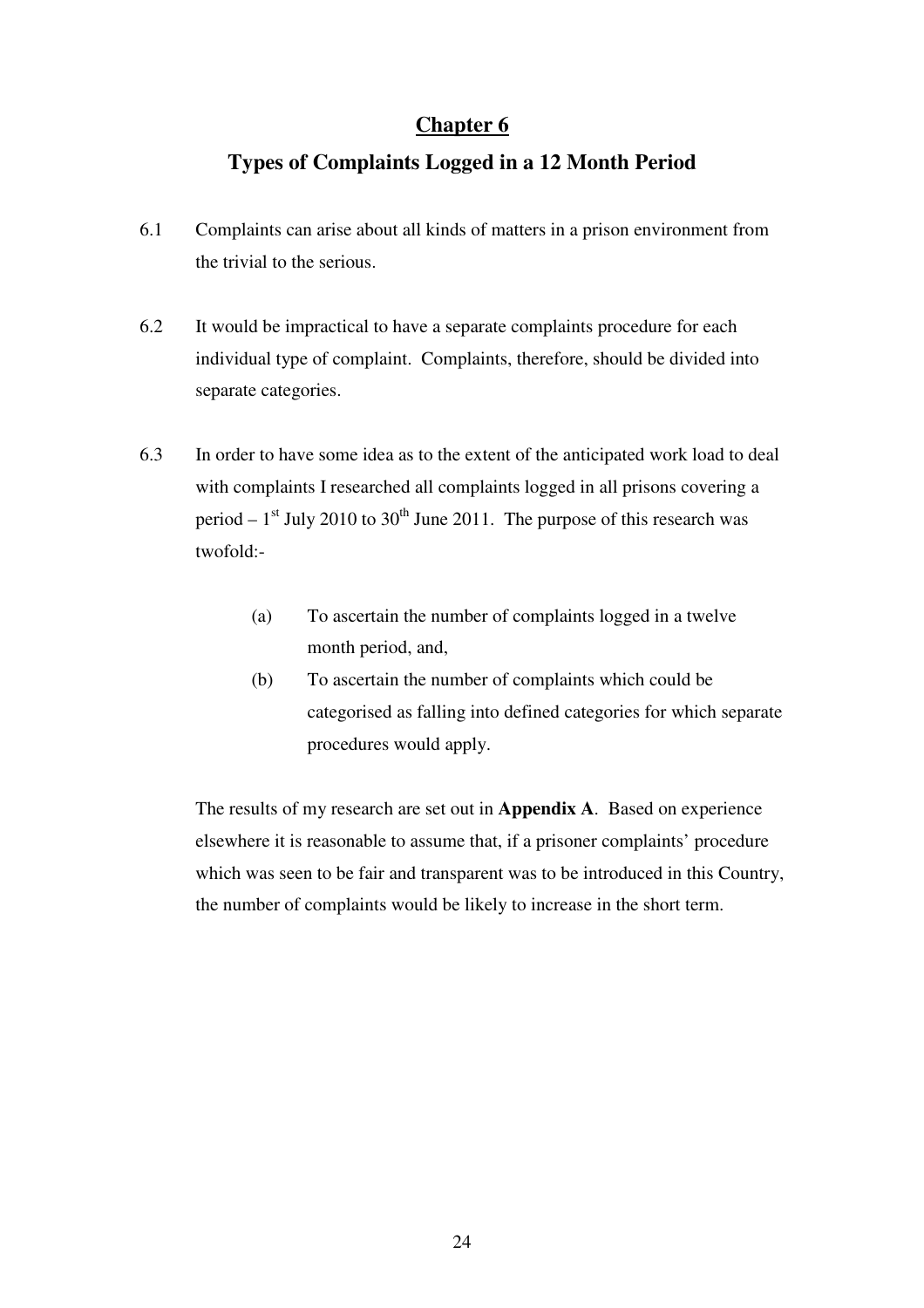# **Categorising of Complaints and Other Issues**

- 7.1 It is important that I make the following general points in order that the model proposed in Chapter 8 can be put in context:-
	- (a) I am strongly of the view that it is the responsibility of Irish Prison Service Management and local Governors to maintain discipline and good order within prisons while, at the same time, ensuring that the rights of individual prisoners are upheld and vindicated. Experience shows that if the protection of individual prisoner rights is ignored or accorded lower priority than it merits, it is as likely as not that good order will very soon suffer.
	- (b) If the investigations of all complaints against prison staff were to be undertaken directly by the Inspector of Prisons, this would, in effect, take away the responsibility to manage and discipline the prison staff from Irish Prison Service front-line supervisors.
	- (c) Proper records must be maintained of all complaints received, the steps taken in the process employed to resolve such complaints (including any appeals), the rationale behind resolutions of complaints and the reporting of all decisions taken at various stages of the process.
	- (d) When a complaint is made, it is in the interests both of the complainant and the prison system that it is disposed of, not just fairly, but as efficiently and as quickly as possible. For this reason I suggest timelines. Speed of processing, while desirable, must not impact on fairness and thoroughness. This, however, should not act as an excuse for delay at any stage of the process.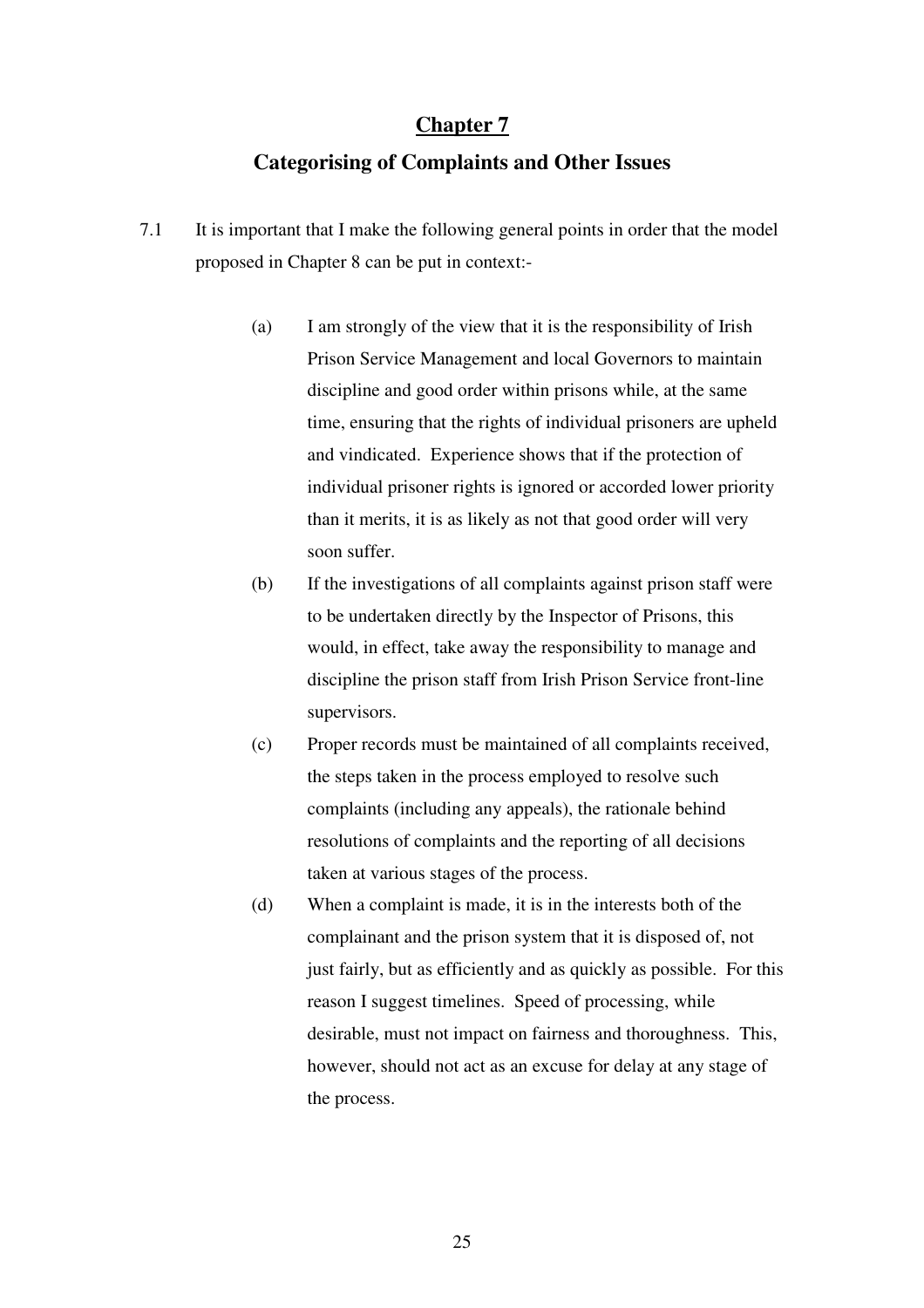- 7.2 It is clear from **Appendix A** that practically all complaints are about everyday things in the prison. The list is extensive but can range from delayed mail, the quality or quantity of the food, the desire to change cell, the desire to attend workshops or education, not getting medication on time, the cancelled hospital appointment, the cancelled visit, visits not on time, restricted visits without explanation, not having appropriate out of cell time, not having access to the gym, bullying by staff or prisoners, revelations about a prisoner's sexuality, about his/her ethnic background, a matter concerning his/her family life, the professional judgement of an independent expert such as the doctor or dentist, a complaint against the governor to an allegation of serious assault.
- 7.3 Procedures for dealing with complaints should differ depending on the seriousness of the complaint. While it is obvious that certain complaints fall into a serious category (such as serious assault) others, generally speaking, fall into a less serious category (such as access to the snooker table). There is no absolute way of listing complaints by reference to a fixed category. This aspect of the complaints procedure dealing with the categorising of complaints should be revisited from time to time in the light of operating experience. It must be a matter for prison governors to determine the categorisation to be applied to individual complaints, such determination to be carried out within 24 hours of receipt of the complaint. This is something that can only be judged in the particular circumstances. It cannot be assumed that a complaint is in a lower category because the subject matter might not appear to an outsider to be important (e.g. a belief by someone that a particular person or particular officer was treating him/her in a discriminatory manner). All complaints must be looked at by reference to the level of the distress caused to the individual and the extent to which his/her rights may be abused. It is important that all parties to a complaint are aware from the earliest possible time as to the gravity being attached to the complaint. Such persons must have an opportunity of raising this with the Governor. The reasons for all determinations must be recorded in writing by the Governor.

# **As Inspector of Prisons he/she would always have general oversight of all matters relating to prisoner complaints. If complaints were obviously**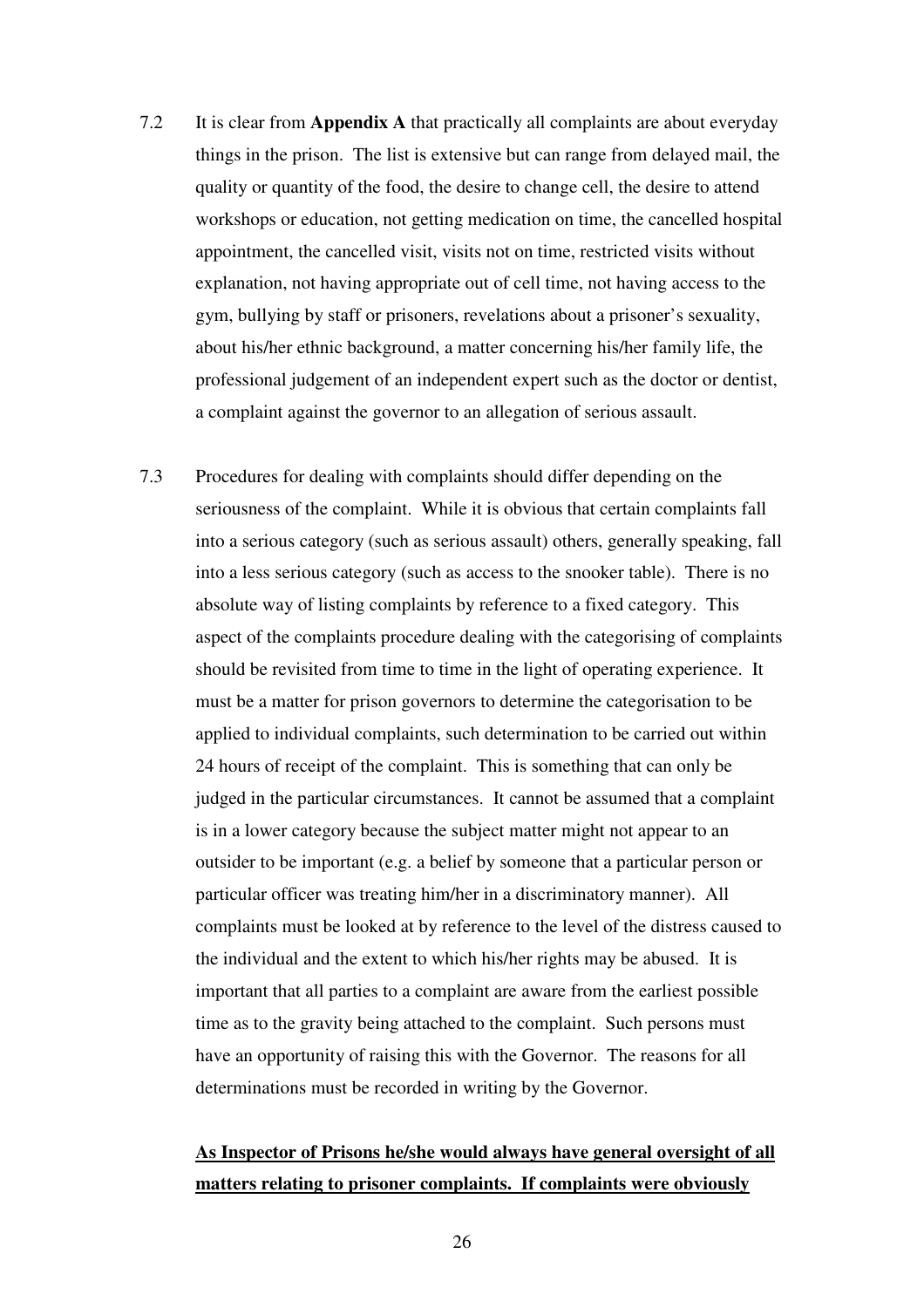# **miscategorised e.g. a serious assault being categorised as a minor complaint I would consider this a serious matter which should be brought to the notice not only of the Director General of the Irish Prison Service but also of the Minister.**

If the Inspector of Prisons considered that there was miscategorisation but that the issues were arguable (in other words, not a case of obvious miscategorisation by the Governor) the Inspector should, in the first instance, discuss the matter with the Governor, with the proviso that the final decision in relation to the categorisation should rest with the Inspector. It follows from this that it must be open to the Inspector to intervene in any case at any particular time on the issue of categorisation, either on his/her own initiative or on request from the complainant, the respondent or his/her representative.

7.4 Depending on the gravity of the complaint different procedures would apply to the investigating process. I have already recommended the course to be followed where matters complained of appear to involve criminality. Complaints should be divided into four broad categories as follows:-

#### **Category A Complaints**

These complaints would be the most serious. Examples of these complaints could include allegations of assault, racial discrimination, serious intimidation and serious threats by prison officers. Such complaints could, if upheld, result in a finding of criminal misconduct but either way would be considered as serious breaches of prison discipline.

#### **Category B Complaints**

These complaints could be classed as mid category complaints falling between serious complaints and minor complaints. Examples of these complaints could include allegations of discrimination, verbal abuse by officers and inappropriate searches. Such complaints, if upheld, could be considered as breaches of prison discipline.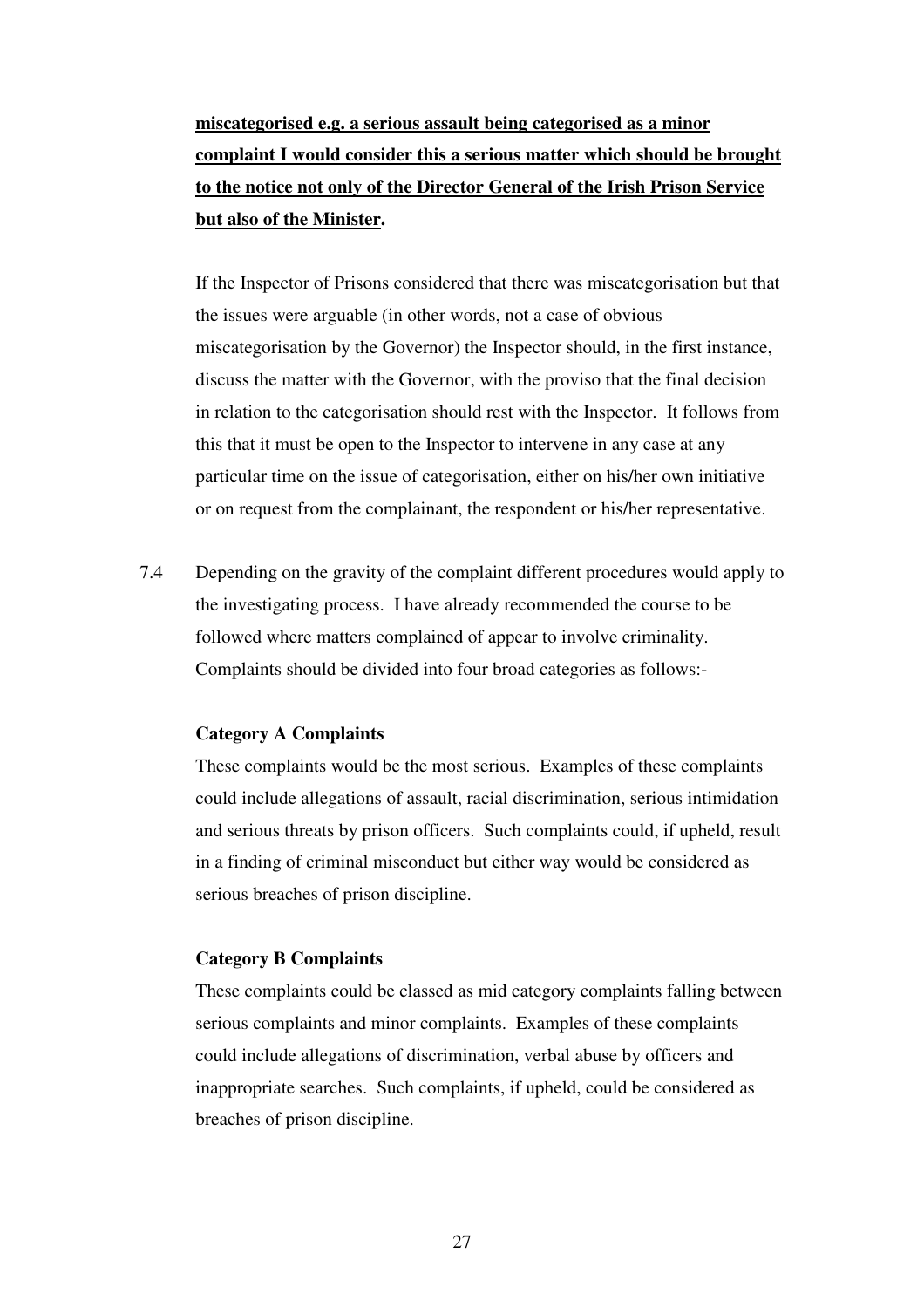#### **Category C Complaints**

These complaints which could be classed as minor would be at the low end of the spectrum. Examples of these complaints could include allegations of missing clothes, not getting post on time, not getting appropriate exercise. These complaints are more in the nature of 'service complaints' and would arise, in the main, where prisoners were dissatisfied with the level of service in the prison or by a particular officer. If upheld they would not attract a criminal sanction and, except in extreme cases, would not attract disciplinary sanctions.

#### **Category D Complaints**

These would be complaints alleging misconduct or mistreatment by professionals providing services to prisoners such as doctors, dentists etc.

#### **Categorisation Generally**

7.5 I am conscious that the above categorisations could be described as very broad (some might say vague) in nature. I have, however, made the point at paragraph 7.3 – **and I cannot over emphasise this point** – that, in a prison context, the seriousness or otherwise of any particular complaint can only be judged by reference to the particular circumstances of that case. An offensive/insulting remark made, for example, by an officer to a particular prisoner may, in itself, be regarded as a relatively minor matter in the context of the inevitable robust exchanges that take place on a daily basis in prison. But it would be an entirely different matter if the remark was part of a persistent pattern causing – and possibly designed to cause – that particular prisoner very real distress or anger.

#### **Disciplinary matters**

7.6 I have stated in paragraph 7.4 that if complaints under categories A, B and C were upheld this could in all cases and would in certain cases lead to disciplinary proceedings. The present Disciplinary Code for the Irish Prison Service is contained in the **Prison (Disciplinary Code for Officers) Rules 1996**. I have stated clearly in paragraph 1.2(b) that prison staff must **not** be free to refuse to answer questions or cooperate with an enquiry being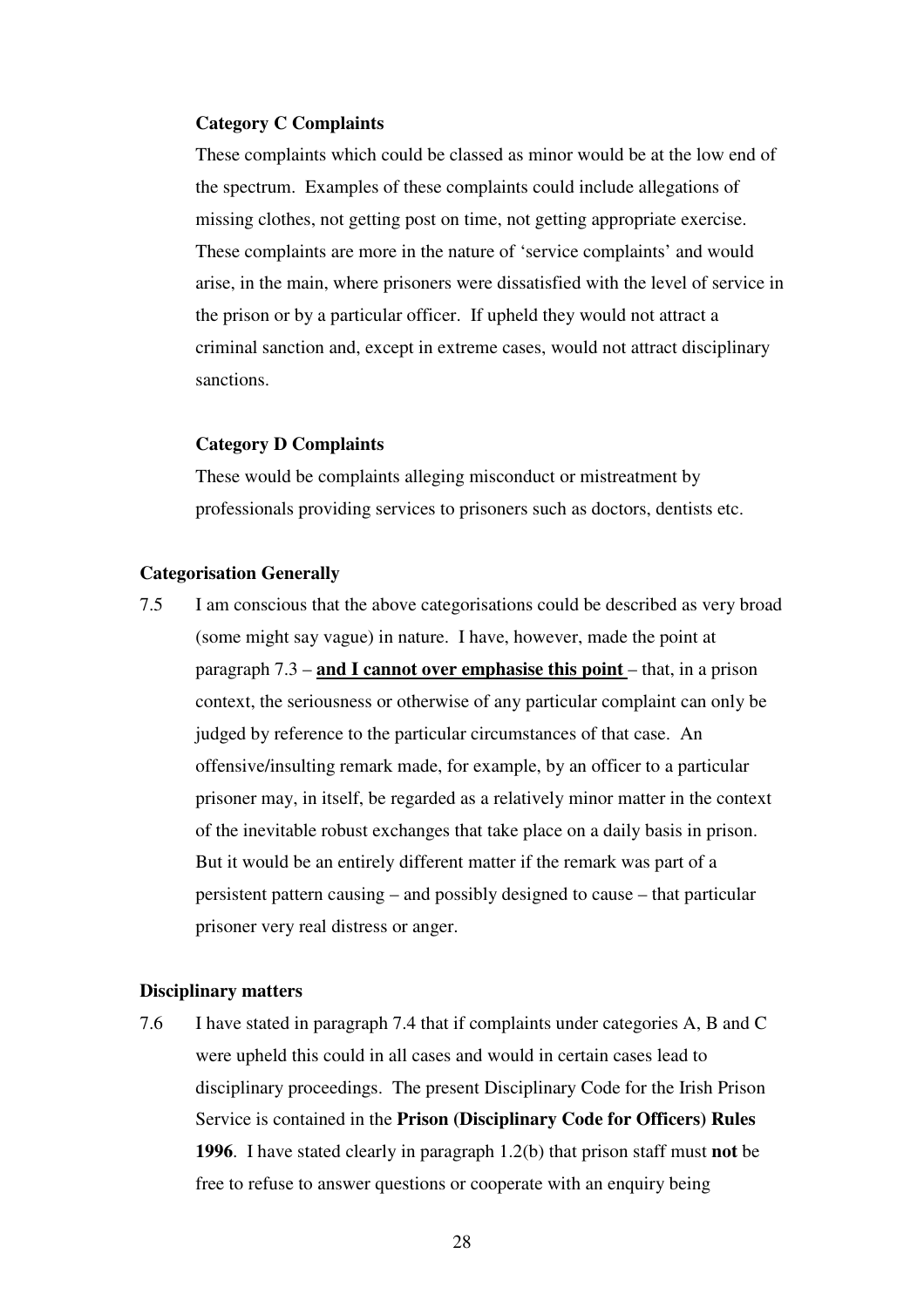conducted in a disciplinary context. I also stated that this matter has been effectively addressed in the case of An Garda Síochána in the **Garda Síochána Act 2005** and the **Garda Síochána (Discipline) Regulations 2007**. The same legal regime should apply in the case of Prison Staff. This would make clear to all members of the Irish Prison Service what would be expected of them and the consequences that could follow non compliance. In this connection failure to observe the following should be deemed disciplinary matters:-

- (a) All officers should be obliged to cooperate with any enquiry (internal or external) and give true answers to any questions put.
- (b) All members of the Irish Prison Service of whatever rank should be obliged to carry out diligently any investigation requested of that person whether by a senior officer, the Director General of the Irish Prison Service or any other authorised person including the Inspector of Prisons.
- (c) Officers of all ranks should be responsible not alone for their own actions but also for the inappropriate actions of their subordinates. This responsibility should extend to their failures to take appropriate actions and to the failures of their subordinate officers in this regard.
- (d) Inappropriate communication of the substance of complaints or of the investigation of such complaints as this would raise serious issues of confidentiality and could pose serious risk to the complainant.

Robust disciplinary sanctions are a necessary ingredient of any prisoner complaints procedure.

#### **Matters relevant to all Complaints**

7.7 Prior to setting out the procedure for investigating the different categories of complaints as set out in paragraph 7.4 it is necessary to make the following points as they are relevant to all complaints:-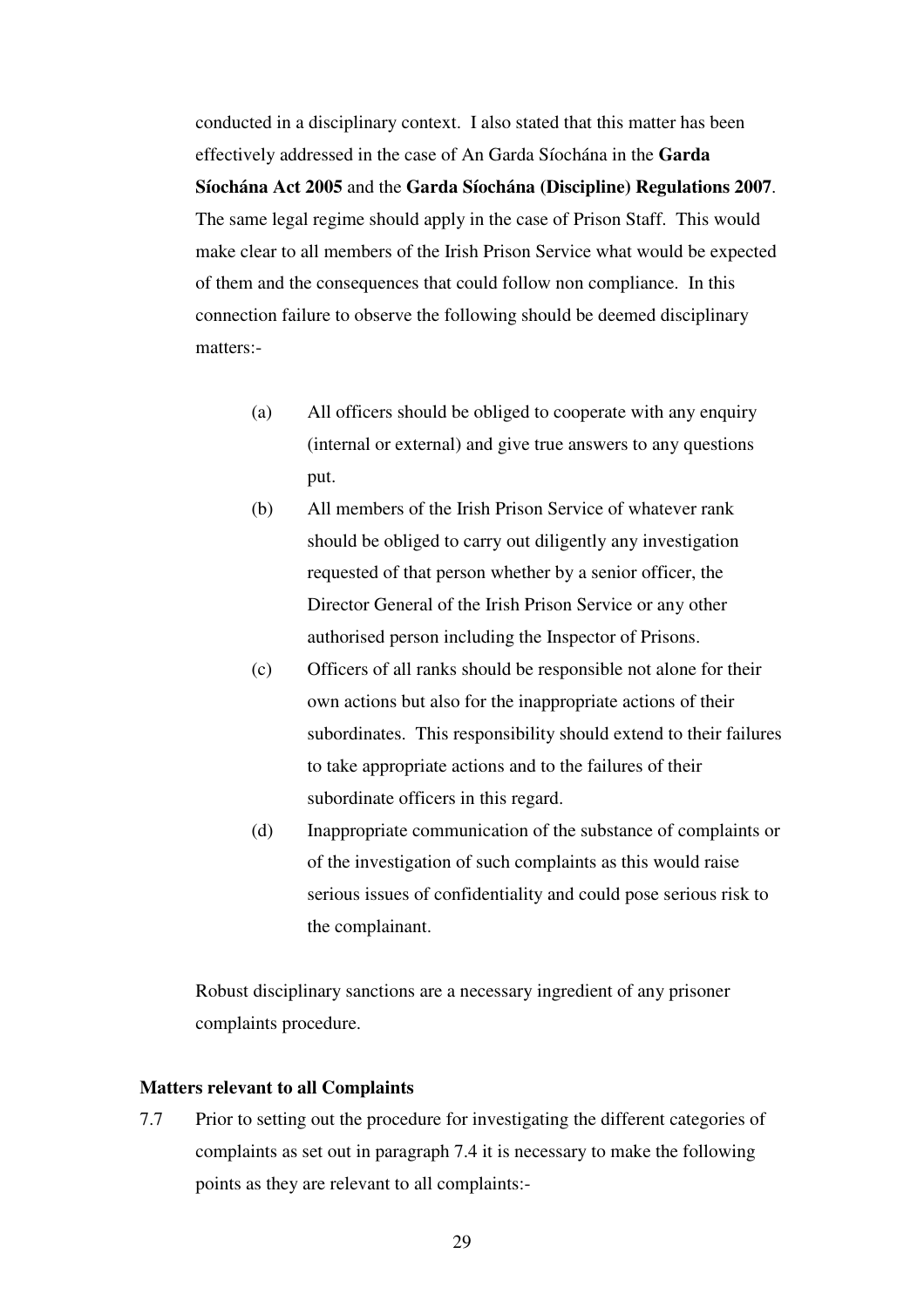- (a) Complaint forms in duplicate and in different languages (the original for the Governor and the copy to be retained by the prisoner) and envelopes addressed to the Governor of the Prison must be freely available in all parts of the prison – landings, workshops, recreational areas etc. Prisoners must be able to access the complaint forms without asking for them.
- (b) Assistance must be available (if necessary by phone) to prisoners who seek help in completing complaint forms.
- (c) Interpreters must be available to assist those prisoners who need such services to complete complaint forms and at all other times.
- (d) "Post Boxes" for complaint forms must be provided in relevant places (landings, recreational areas etc) in the prison for the posting of completed complaint forms to the Governor. Prisoners must also be able to hand complaint forms to Governors or to others for transmission to Governors. In all cases confidentiality must be maintained.
- (e) Records of all completed complaint forms received by the Governor must be maintained by the Governor. These records must be updated on a daily basis.
- (f) The Governor must be responsible for deciding into which category the complaint should fall to be investigated. **See my comments in paragraph 7.3.**
- (g) The investigation of all complaints must include an investigation of all matters relevant to the complaint.
- (h) Proper records of the complaint procedure and all documents generated during the procedure must be maintained by the Governor.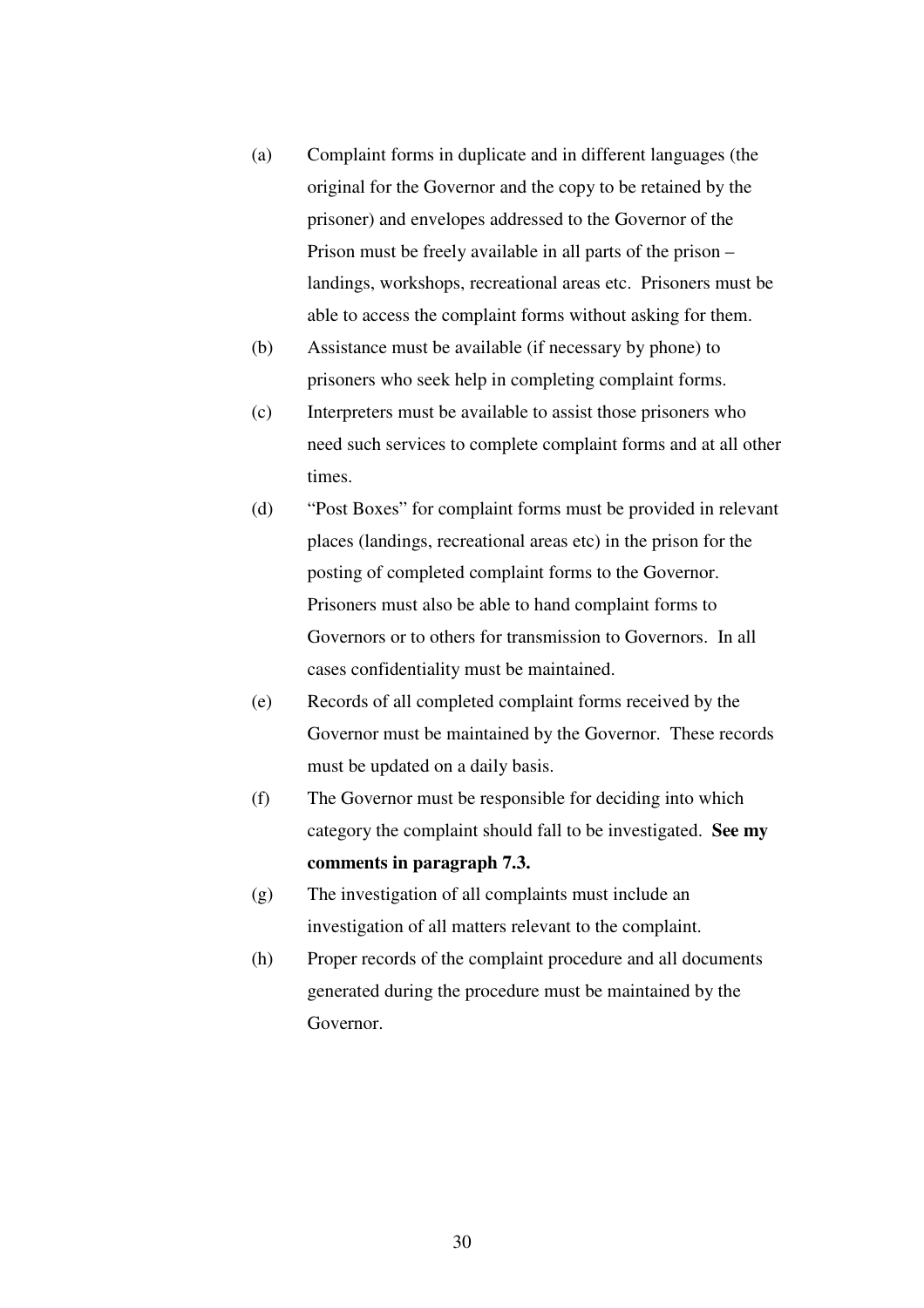# **Suggested Prisoner Complaints Model**

- 8.1 **All reference to the Inspector of Prisons, in this Chapter, is to be taken in the context of the proposed Inspector's role as the independent element (Chapter 5) and not to be confused with the existing role of the Inspector as set out in the Prisons Act 2007.**
- 8.2 I set out in this Chapter the procedures for the investigation of the four categories of complaints set out in paragraph 7.4.

#### **Investigation Process for Category A Complaints**

- 8.3 Subject to what I have said in relation to the investigation of criminal matters (paragraph 1.2(b)) the Governor of the prison must be answerable for all aspects of the investigation.
- 8.4 Within 3 days of receiving the complaint the Governor should:-
	- (a) Acknowledge personally to the complainant that he/she is conducting the investigation or if not personally investigating at that point that he/she is having it investigated and by whom. The complainant should be informed as to the procedure and the timelines.
	- (b) Immediately secure all CCTV.
	- (c) Ascertain the names of all officers, medical personnel and auxiliary staff on duty and/or in the area on the day of the incident being complained of.
	- (d) Ascertain the names of all prisoners or other potential witnesses in the vicinity at the time of the incident.
	- (e) Subject to the maintenance of good order and safe and secure custody or for health issues ensure that the complainant and any witnesses are not moved from the prison until interviewed by the investigation team as referred to in paragraph 8.5.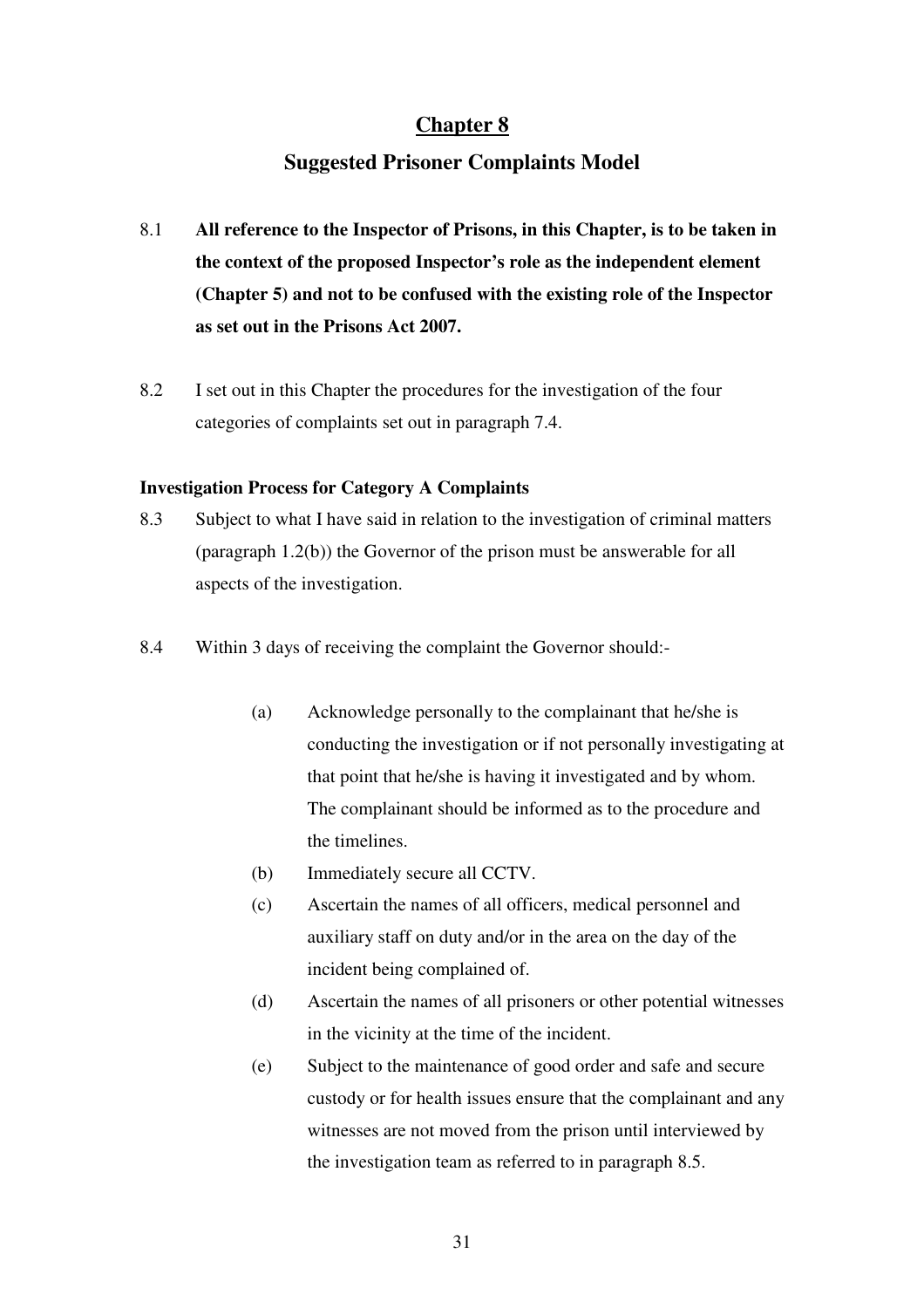- (f) Obtain a report from the Senior Medical Officer in the prison (if relevant).
- (g) If the complaint suggests criminal activity the actions set out in paragraph 1.2(b) must be taken immediately.

It goes without saying that the first priority where immediate protection action is required, is that the necessary steps be taken in this regard without delay (e.g. separating feuding prisoners or ensuring that an officer who may be the subject of complaint ceases to have access to the prisoner, the wing – or, in serious cases the prison itself – pending the outcome of the investigation).

8.5 Within one week of assembling the evidence and information outlined in paragraph 8.4 the Governor should brief an Investigation Team on the complaint.

> The Investigation Team referred to above should be a specialised unit set up within the Irish Prison Service. It should be independent of all prisons. Its members should be properly trained in all aspects of the investigation process. This training should be such as to reflect best international practice. The Investigation Team should have full powers to investigate and in this context must have access to medical records. **Whatever legislative reforms are necessary to achieve this should be put in place.**

The Investigation Team would conduct the investigation on behalf of and under the direction of the Governor.

- 8.6 Due process should be afforded to all persons appearing before the investigators. It should be a disciplinary offence for officers to fail to cooperate with the Investigating Team.
- 8.7 The investigation should be concluded within 3 weeks of the briefing referred to in paragraph 8.5.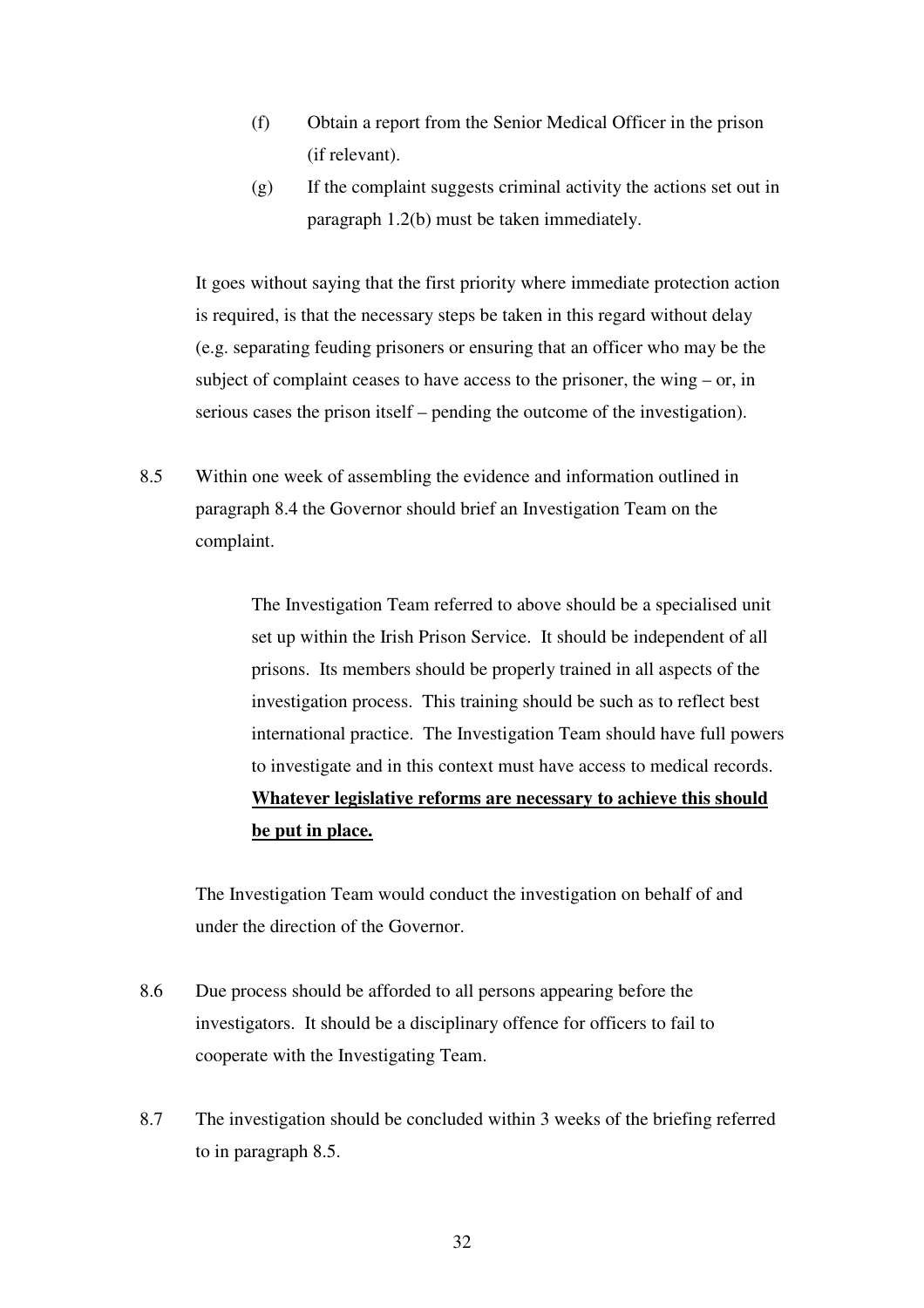- 8.8 Within one week of the conclusion of the investigation referred to in paragraph 8.7 the Governor should make findings. These should be communicated in writing to the following:-
	- (a) The prisoner making the complaint.
	- (b) The officer against whom the complaint had been made (if any).
	- (c) The Inspector of Prisons who should also be provided with a copy of the entire investigation file.
	- (d) The Director General of the Irish Prison Service who should also be provided with a copy of the entire investigation file.
- 8.9 If a complaint was not upheld the prisoner should be informed in writing of his/her right to appeal. He/she should be free to call upon assistance to help lodge such an appeal. A time limit of 6 weeks for lodging such an appeal should, except in exceptional circumstances, apply. This time limit would date from the date on which the prisoner was informed in writing of his/her right to appeal.
- 8.10 An appeal from a finding of a Governor referred to in paragraph 8.9, in a form to be agreed, should be to the Inspector of Prisons.
- 8.11 On receipt of an appeal referred to in paragraph 8.10 the Inspector of Prisons would review the investigation carried out by the Governor.
- 8.12 With regard to the appeal what I have in mind is a model whereby the complainant is made aware:-
	- (a) That an appeal is taking place.
	- (b) That he/she has a right to submit or have submitted on his/her behalf such observations as he/she may wish to offer.
	- (c) That the appeal will take place on the basis of all documentation received.
	- (d) That the outcome will be communicated to him/her in writing.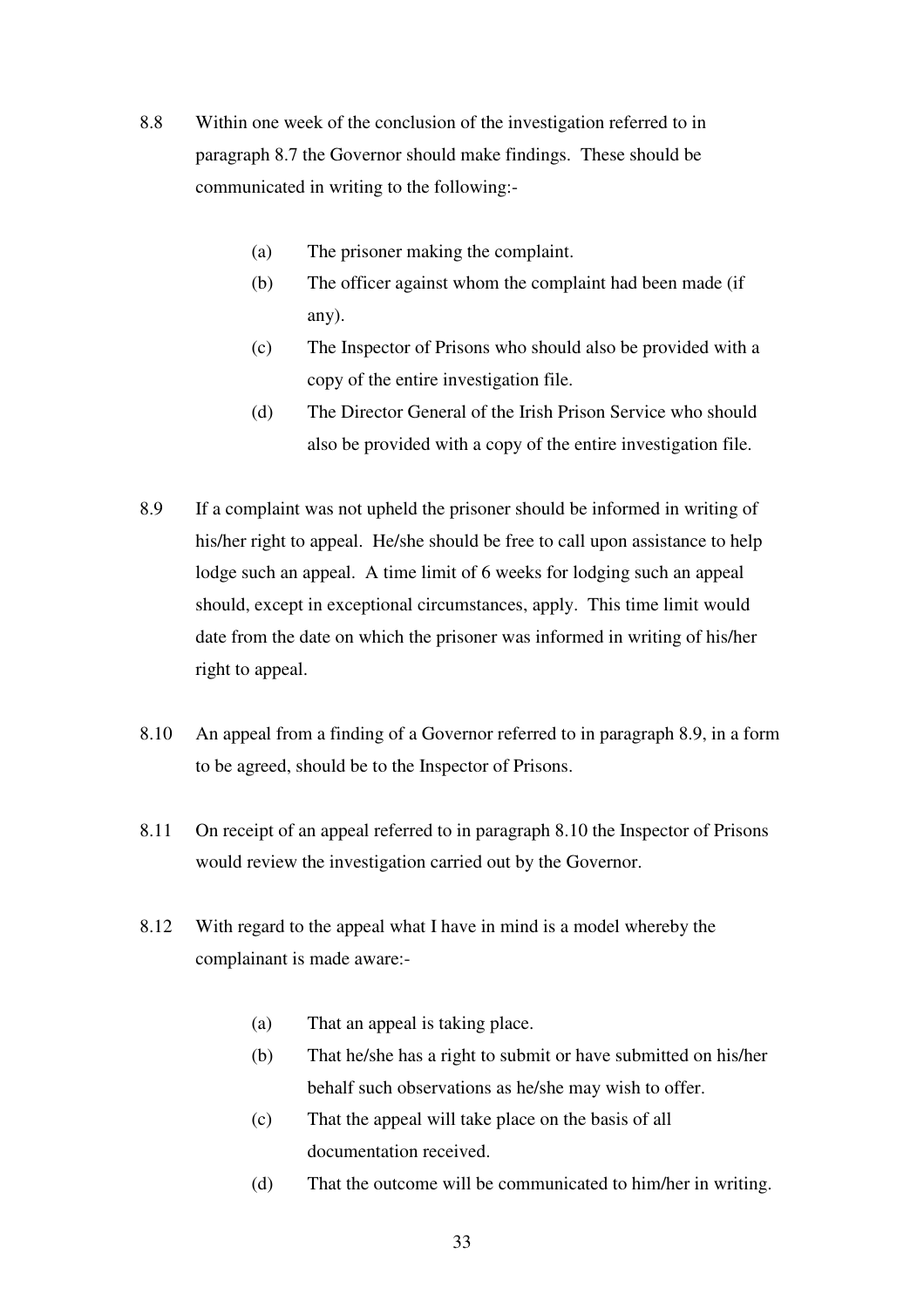- 8.13 I am anxious to avoid an over elaborate appeal/review system recognising that all matters involving adjudication affecting the rights of individuals may be subject to appeal to the Courts. With regards to the Courts what I have in mind is the general right of any individual who's rights have been the subject of adjudication outside the judicial system, to appeal to the courts on a point of law (e.g. on the ground that due process was not observed). I am not suggesting that the appeal findings of the Inspector should be routinely open to a further appeal on substance to a Court.
- 8.14 The review would examine, *inter alia*, all aspects of the investigation. It would seek to establish that the process was complete, fair, transparent and robust, that all evidence had been gathered, that all relevant witnesses had been interviewed and their evidence tested, that due process had been adhered to and that the findings were in accordance with the evidence.
- 8.15 It should be open to the Inspector of Prisons to engage persons who he/she adjudges to be competent and independent (e.g. practicing lawyers) to conduct enquiries that he/she may deem necessary to enable him/her to process the appeal and reach a decision.
- 8.16 Except in exceptional circumstances the reviews should be completed within 6 weeks.
- 8.17 Following the review the Inspector of Prisons would take one of the following actions:-
	- (a) Direct that no further action would be taken and confirm the findings of the Governor.
	- (b) Direct further enquiries of the Governor. In this case the Governor would be obliged to carry out fresh investigations and make further findings which could be appealed in the manner set out heretofore.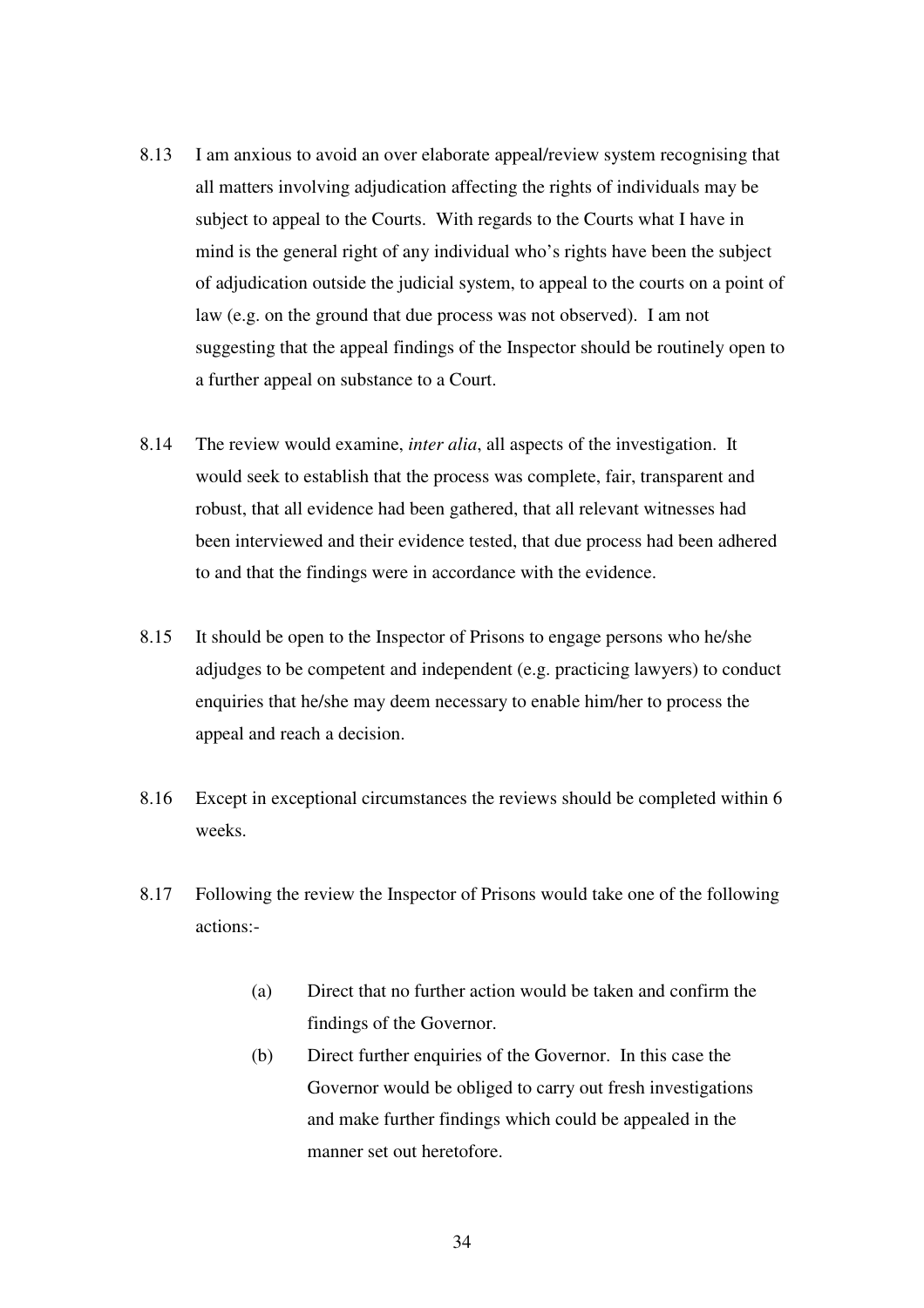- (c) Initiate a new investigation. The Inspector of Prisons could take charge of this investigation.
- (d) Take further evidence.
- (e) Reverse the findings of the Governor without further inquiry.

In any of the circumstances (a) to (e) the Inspector of Prisons would communicate his/her findings in writing to the prisoner, to the officer complained of (if any), the Governor of the Prison and the Director General of the Irish Prison Service within 14 days.

- 8.18 In all cases the findings of the Inspector of Prisons would, subject to an individual's general right of access to the Courts (paragraph 8.13), be final and not open to further appeal.
- 8.19 Within 4 weeks of the conclusion of the process outlined in paragraphs 8.3 to 8.11 and paragraph 8.17 whichever was the later, the Governor should initiate disciplinary procedures where warranted by the findings.

#### **Investigation Process for Category B Complaints**

- 8.20 A Chief Officer in the prison (**preferably** not the Chief Officer in charge of the area where the incident allegedly occurred or the area where the complainant was accommodated) should investigate these complaints. In order to avoid duplication I set out hereunder those areas where the investigation of Category B Complaints should differ from Category A Complaints.
- 8.21 Within 14 days of receiving the complaint the Chief Officer should have concluded his/her investigation and have made findings.
- 8.22 Within 7 days of making his/her findings referred to in paragraph 8.21 the Chief Officer should communicate in writing the result of such findings to the following:-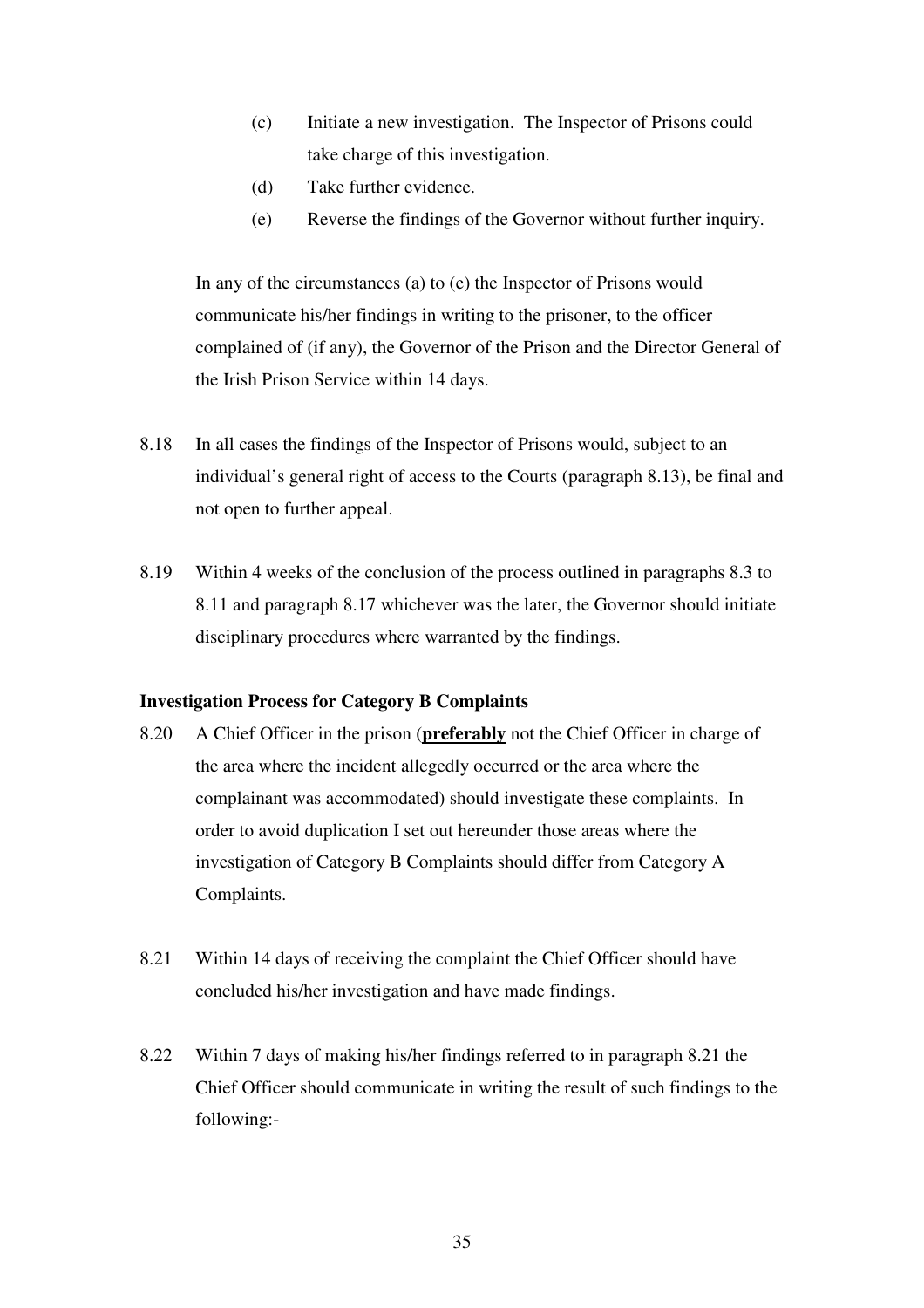- (a) The prisoner who had lodged the complaint.
- (b) The officer (if any) against whom the complaint had been made.
- (c) The Governor.
- 8.23 If a complaint was not upheld the prisoner should be informed in writing of his/her right to appeal. He/she should be free to call upon assistance to help lodge such an appeal. A time limit of 6 weeks for lodging such an appeal should, except in exceptional circumstances, apply. This time limit would date from the date on which the prisoner was informed in writing of his/her right to appeal.
- 8.24 An appeal from the findings of a Chief Officer referred to in paragraph 8.21, in a form to be agreed, should be to the Governor.
- 8.25 The Governor should carry out a review in like manner to that referred to in the process for dealing with Category A Complaints (see paragraphs 8.12 and 8.14). Except in exceptional circumstances this review should be completed within 6 weeks. Subject to paragraph 8.26 and an individual's right of access to the Courts the decision of the Governor should be final.
- 8.26 There could be a further appeal to the Inspector of Prisons but this would be confined to a review to confirm or otherwise that proper procedures had been followed. A time limit of 6 weeks should apply for such an appeal to be made.
- 8.27 Following the review referred to in paragraph 8.26 the Inspector of Prisons would take one of the following actions:-
	- (a) Direct that no further action would be taken and confirm the findings of the Governor.
	- (b) Direct the inquiry is reopened. In this case the Chief Officer would be obliged to carry out fresh investigations and make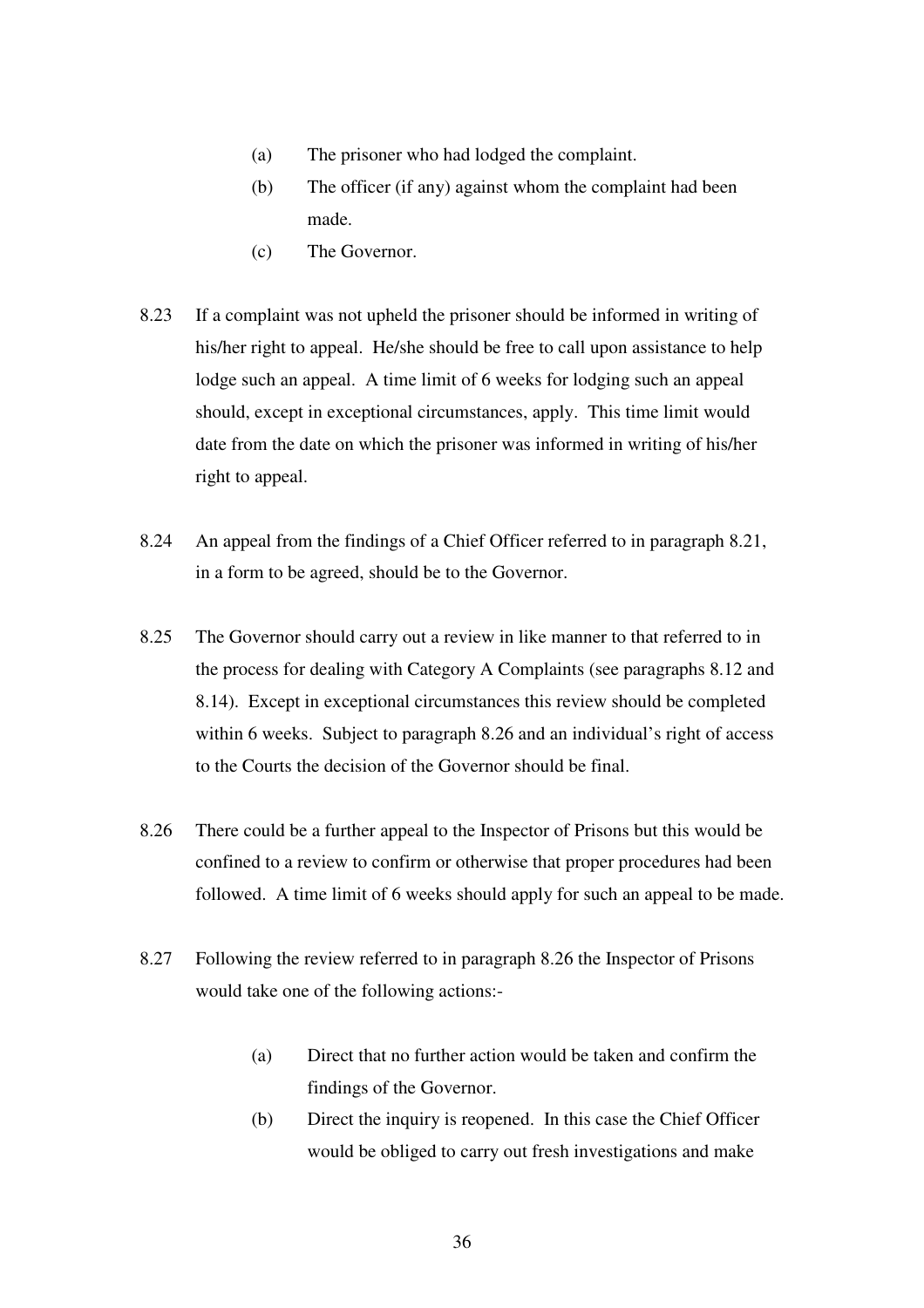further findings which could be appealed in the manner set out heretofore.

(c) Reverse the findings of the Governor without further inquiry.

In any of the circumstances (a) to (c) the Inspector of Prisons would communicate his/her findings in writing to the prisoner, to the officer against whom the complaint is made (if any) and the Governor of the Prison within 14 days of receipt of the appeal referred to in paragraph 8.26.

8.28 Within 4 weeks of the conclusion of the process outlined in paragraphs 8.20 to 8.27, whichever was the later, the Governor should initiate disciplinary procedures where warranted by the findings.

#### **Investigation Process for Category C Complaints**

- 8.29 The Class Officer in the area of the prison where the complainant was accommodated should investigate these complaints. If the Class Officer assigned to carry out the investigation was unable to comply with the time limit referred to in paragraph 8.30 (such as not being roistered for duty) another Class Officer should carry out the investigation. The prisoner should be notified accordingly in writing.
- 8.30 These complaints should be resolved informally within 24 hours with an absolute time limit of 7 days. The result of the informal resolution should be communicated to the prisoner in writing. Proper records should be kept of such complaints, of all documentation generated and the procedures employed for dealing with same.
- 8.31 An appeal from the investigation of a Class Officer should be to a Chief Officer (**preferably** not the Chief Officer in charge of the area where the incident allegedly occurred or the area where the complainant was accommodated). A time limit of 3 weeks from the date of the communication of the result of the initial investigation to the prisoner should apply to such appeals. The decision of the Chief Officer, which should be communicated to the prisoner in writing, should be final.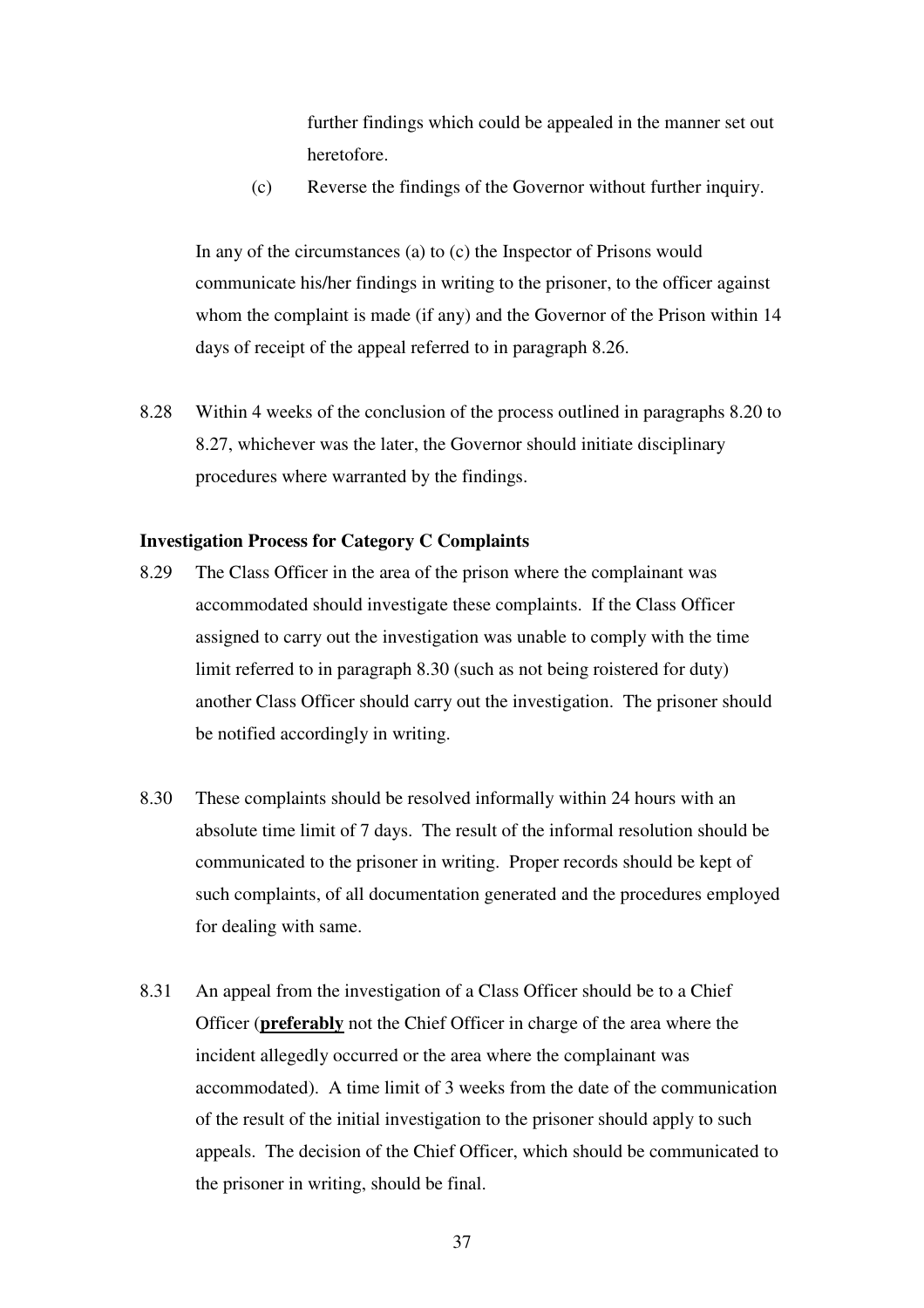- 8.32 If complaints, which would obviously fall within this category, were made informally and/or orally to an officer they should be recorded in writing, by the officer, the procedures for investigating same should be followed and the results communicated to the prisoner in writing.
- 8.33 It should be noted that the Inspector of Prisons would have general oversight of this complaints procedure when carrying out his/her normal inspections of prisons.

#### **Investigation Process for Category D Complaints**

- 8.34 Complaints about the professional judgement of independent experts such as doctors, dentists etc. which potentially could be of a very serious nature should not fall to be resolved within a prison complaints procedure.
- 8.35 All such complaints which are, by their nature, confidential require to be referred in the first instance to the prisons' medical officers for possible resolution.
- 8.36 If such complaints cannot be resolved by the prisons' medical officers within 14 days then this should be a matter for the professional bodies regulating such independent experts.
- 8.37 Complainants should be facilitated by prison management in making complaints to professional bodies.
- 8.38 Complaints concerning access to medical services are not in themselves medical complaints and could be appropriately dealt with under procedures for investigating Category A, B or C Complaints as appropriate. The choice of category would be dictated by the gravity of the complaint.
- 8.39 Records created in relation to these investigations should be available to the Inspector of Prisons and to appropriate investigative entities such as the CPT.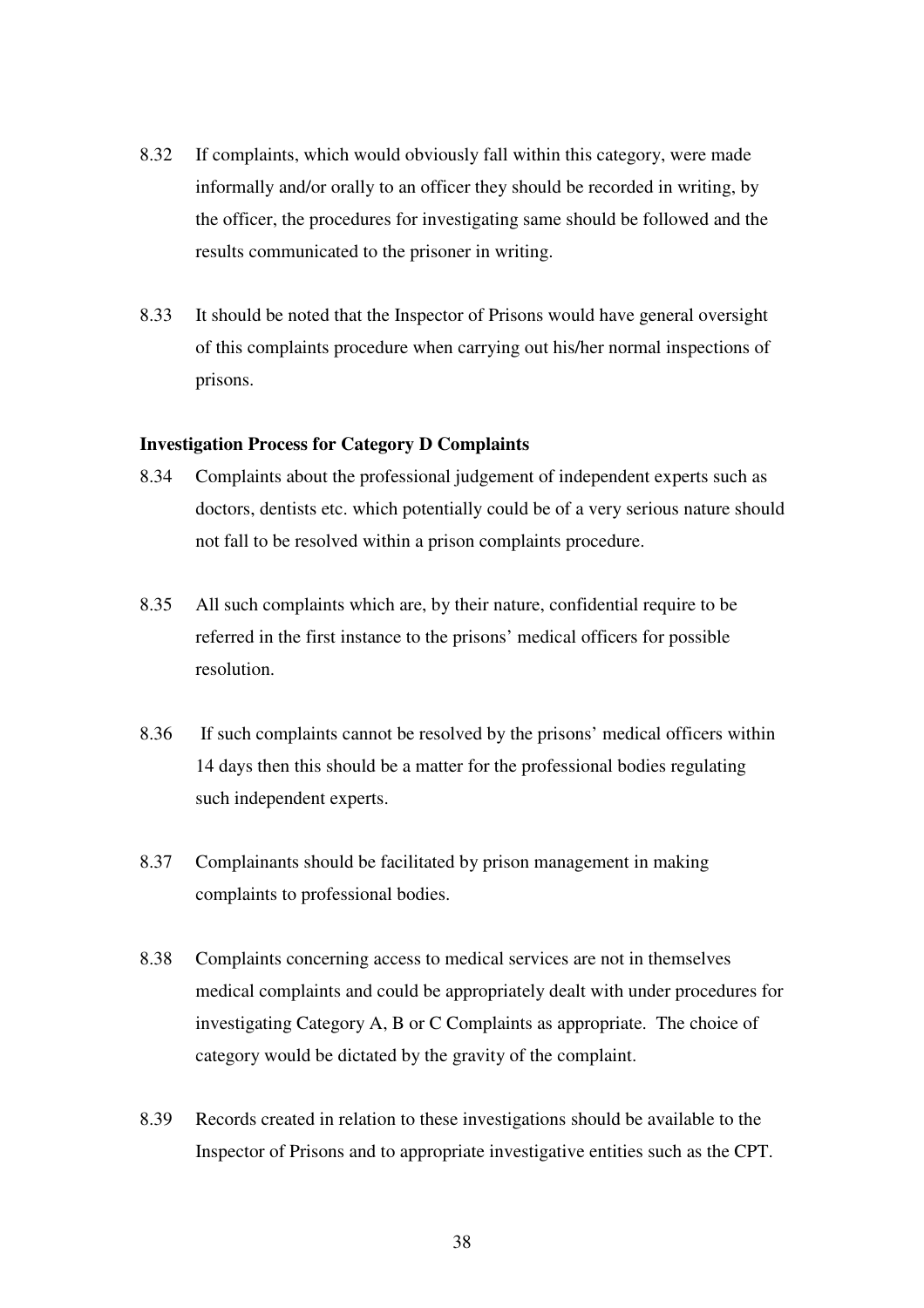#### **Complaints against Governors**

- 8.40 If a complaint is made alleging wrongdoing by a Governor **personally** the Director General should be informed as soon as is practicable.
- 8.41 The Director General should categorise these complaints in the manner set out in Chapter 7 subject to the Complainant's and Respondent's rights of appeal to the Inspector of Prisons.
- 8.42 The Director General should investigate these complaints in a robust manner following the same guidelines and timelines as set out in this Chapter.
- 8.43 Governors should have the same rights of appeal as set out in this Chapter.
- 8.44 Of course, in the context of complaints which this Report deals with, Governors must be subject to the same disciplinary code as other officers.

#### **General Comment**

- 8.45 Should Category A or B Complaints be withdrawn by the complainant the following should apply:-
	- (a) The investigation should continue if there is credible independent evidence available which could, *prima facia*, support the complaint. In such a case proper procedures (already referred to) with all relevant safeguards would have to be adhered to in order to ensure due process.
	- (b) An investigation as to the reasons for the withdrawal should be carried out in all cases.

The procedures, timelines etc. as set out in this Chapter for investigating such complaints should be followed.

8.46 In Category A complaints and complaints against Governors personally the Inspector of Prisons should be informed as soon as each step in the investigation process had been completed in order that he/she could satisfy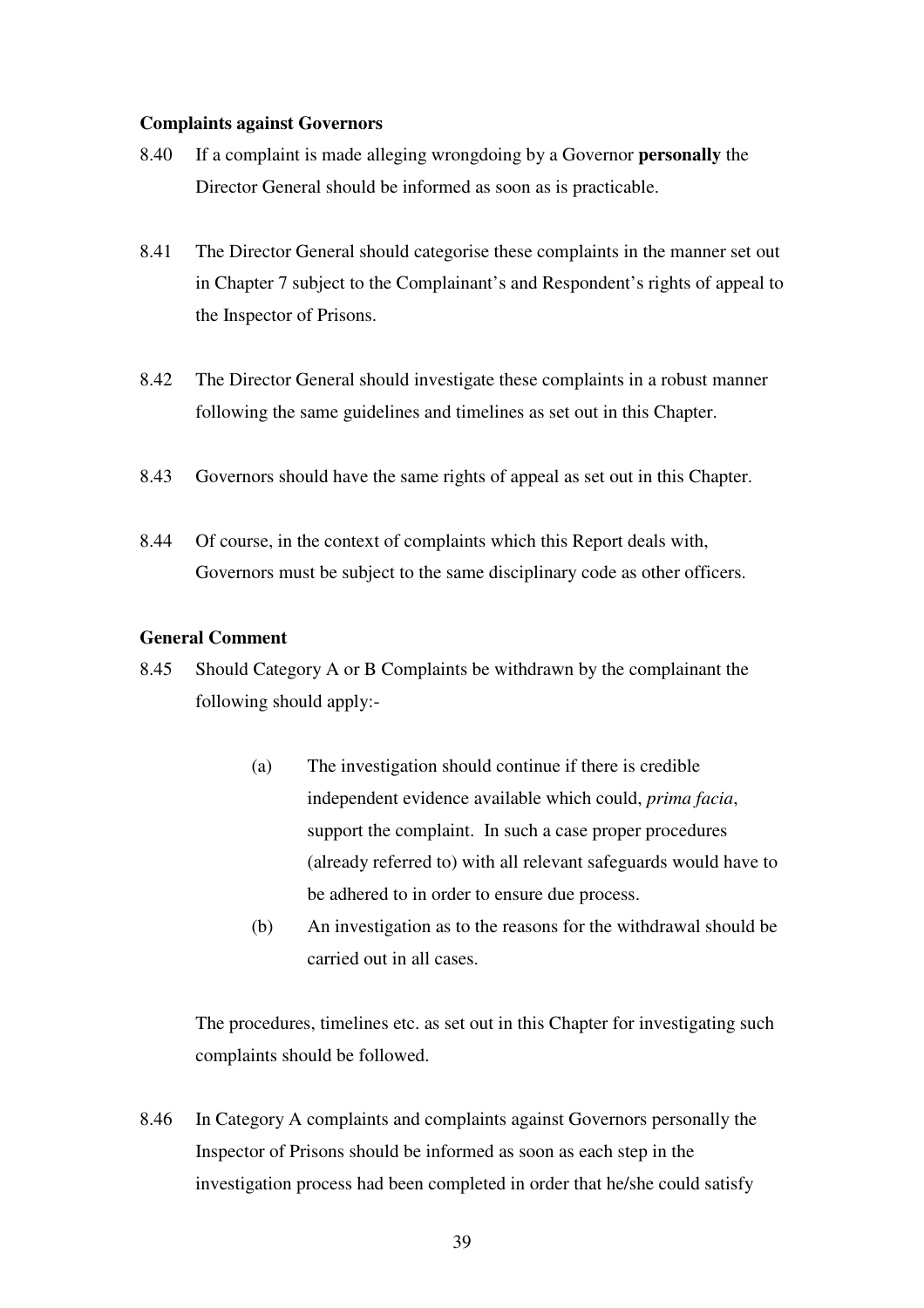himself/herself that the timelines were being adhered to. Timelines should not be exceeded except in exceptional circumstances which should be fully documented. Each prison should provide the Inspector of Prisons with a monthly report, in a form and containing such information as would be agreed between the Irish Prison Service and the Inspector, detailing all categories B and C Investigations commenced, in process of investigation and completed during the previous month. Each prison should also, on a monthly basis, inform the Inspector of all category D Complaints received during the previous month. This should be in a form and contain such information as would be agreed between the Irish Prison Service and the Inspector.

- 8.47 In compliance with Rule 70.5 of the **European Prison Rules 2006** prisoners' relatives or legal advisors should be entitled to make complaints on behalf of prisoners. In these cases the procedures outlined in this Report should be followed as though the complaint had been made by a prisoner but only if the prisoner was to consent.
- 8.48 It is of course for the Minister to decide on the appropriateness or otherwise of the complaints model outlined in this Report. If a decision in favour of the introduction of such a model was to be made an announcement to this affect should be published. This would enable the Irish Prison Service to engage in a training process for Governors and all other prison staff. It would also give confidence to prisoners and the general public that an appropriate process would be put in place.
- 8.49 I have not, in this Report, given comprehensive advice on such matters as to how investigations should be carried out, what evidence should be harvested, what witnesses should be interviewed or the method of interview or how oral hearings should be conducted.

#### **Important Comment**

# **8.50 If complaints were not rigorously and impartially investigated by Governors or officers I would consider this a serious matter which should**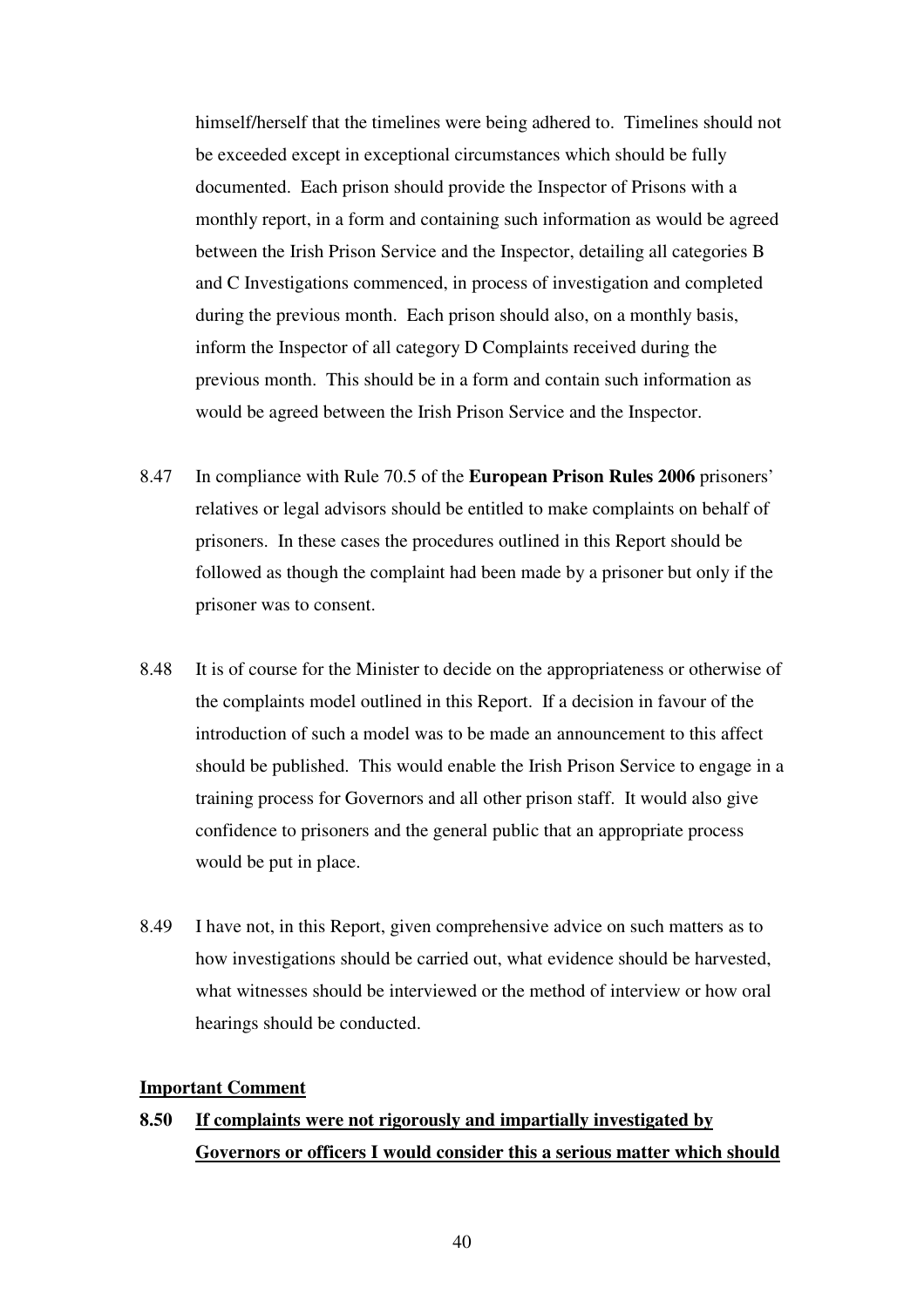**be brought to the notice not only of the Director General of the Irish Prison Service but of the Minister.**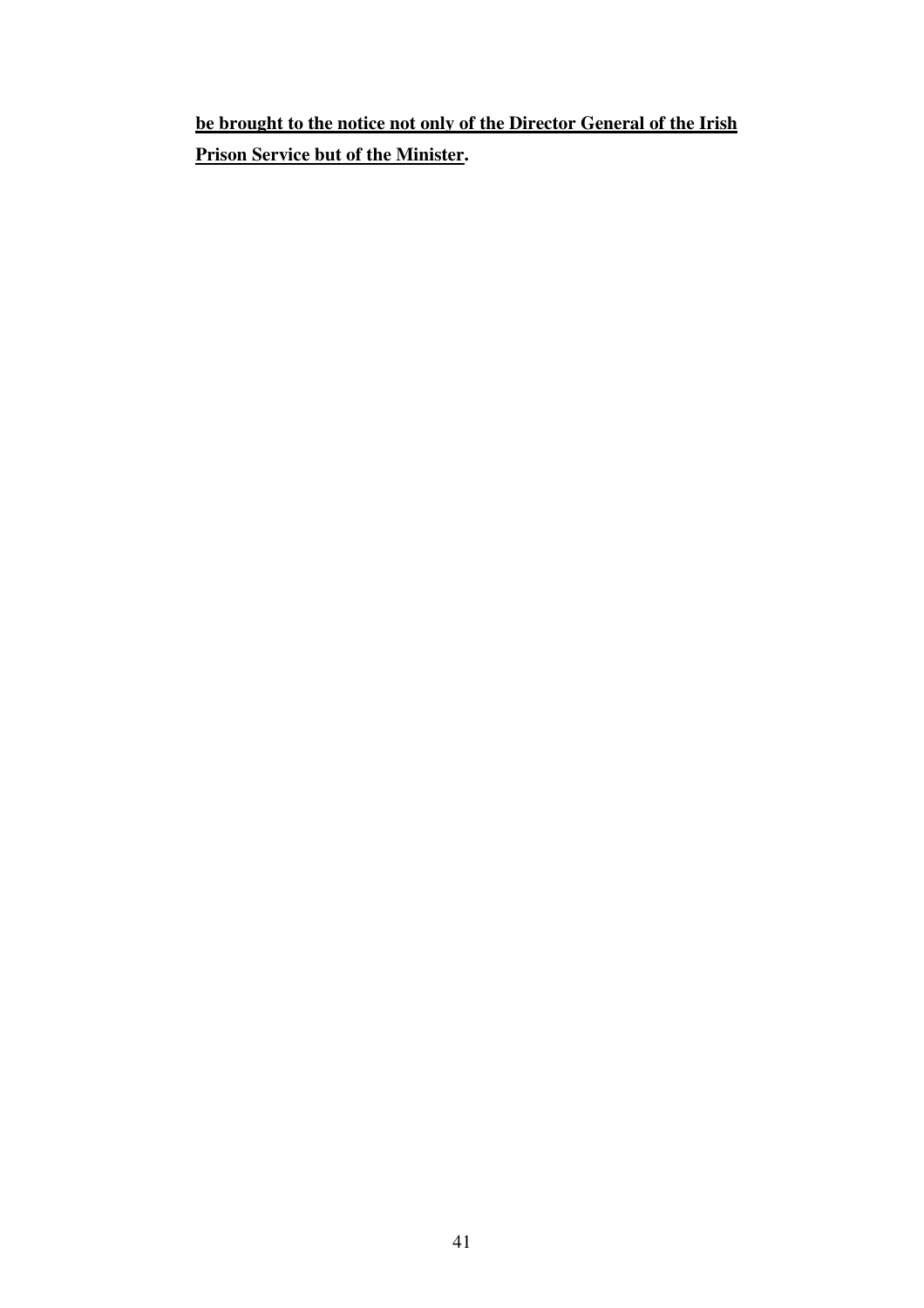## **Resource Implications**

- 9.1 If the complaints model I have recommended was to be introduced, this would have some modest resource implications. I have been mindful of cost issues in the course of my examination on the basis that, in present circumstances, it would simply be unrealistic to expect that any complaints model carrying a high price tag would be implemented in the immediate future. Apart from that, I do not believe that the introduction of a credible complaints system for prisoners requires heavy resource commitment or that the effectiveness of any complaints system is to be judged by reference to the level of resources devoted to it.
- 9.2 I cannot at this point indicate precisely what resources would be required much will depend on how, for example, the investigation team recommended at paragraph 8.5 is established (probably by resource reallocation rather than additional resources) and whether and to what extent it was judged necessary to engage independent support in the course of a particular appeal (paragraph 8.15). I will be happy to engage further with the relevant Departmental Officials on these issues when they come to examine the Report and when the Minister has decided the detailed features of the new complaints mechanism.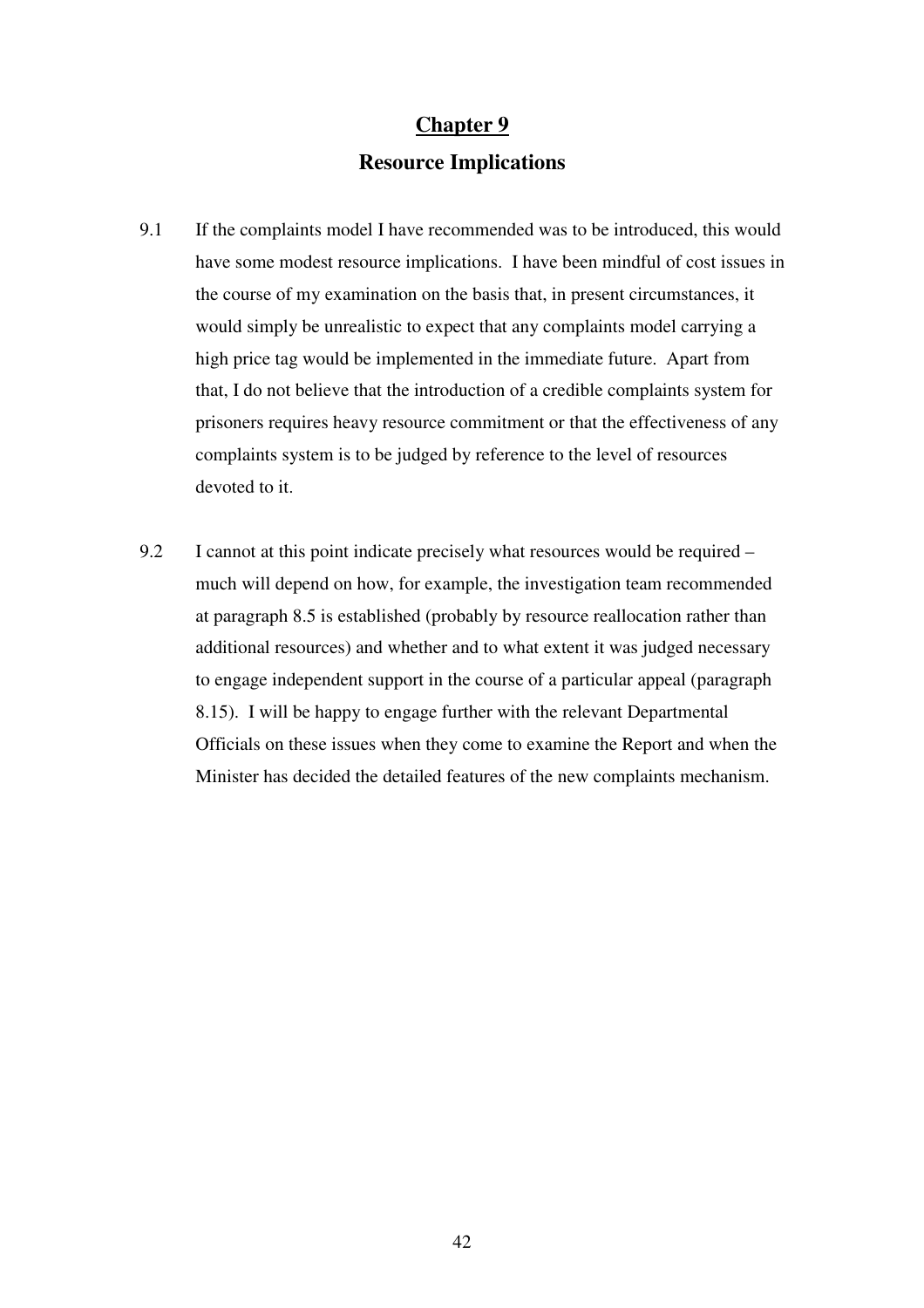# **Appendix A**

| <b>Audit of prisoners complaints</b>         |                |  |
|----------------------------------------------|----------------|--|
| <b>Types of complaints</b>                   | <b>Total</b>   |  |
| Assaults by staff                            | 76             |  |
| Assaults by prisoners                        | 4              |  |
| Attitude of prison officer                   | $\overline{2}$ |  |
| Transport - Left in van                      | 1              |  |
| Roughly treated while being re-located       | 3              |  |
| Excessive force used                         | 1              |  |
| Racial comments by staff                     | 10             |  |
| Racial Comments by prisoners                 | 1              |  |
| Victimisation by staff                       | 3              |  |
| Discrimination by staff                      | 6              |  |
| Intimidation by staff                        | 1              |  |
| Sexual comments by officers                  | 1              |  |
| Verbal abuse by officer in cell              | 2              |  |
| Sexual assault by staff                      | 5              |  |
| Unspecified mistreatment by staff            | 9              |  |
| Verbal abuse by officers                     | 13             |  |
| Harassment by officers                       | 4              |  |
| <b>Bullied by staff</b>                      | 1              |  |
| <b>Complaint of Class Officer</b>            | 1              |  |
| Complaint of ACO                             | $\overline{2}$ |  |
| Officer talking about prisoner               | 3              |  |
| Prisoners in other prison threatening family | $\mathbf{1}$   |  |
| Sexual assault by other prisoner             | 1              |  |
| Dental professional complaint                | 1              |  |
| Medication                                   | 17             |  |
| Doctor professional complaint                | 7              |  |
| <b>Nurse</b>                                 | 3              |  |
| <b>Medical Staff</b>                         | 4              |  |
| <b>Medical Care</b>                          | 6              |  |
| No interpreter                               | 1              |  |
| Refused toilet use by staff                  | 3              |  |
| Form not returned                            | 34             |  |
| No form                                      | 20             |  |
| Clothes/property stolen                      | 2              |  |
| Missing property                             | 3              |  |
| Punishment                                   | $\overline{4}$ |  |
| On floor for 25 days                         | 1              |  |
| Withdrew complaint                           | 6              |  |
| One set of clothes only allowed              | $\mathbf 0$    |  |
| Tore up form                                 | 5              |  |
| Phone call                                   | 1              |  |
| General complaint Re: Food                   | 1              |  |
| Complaint form thrown in bin by prisoner     | 1              |  |